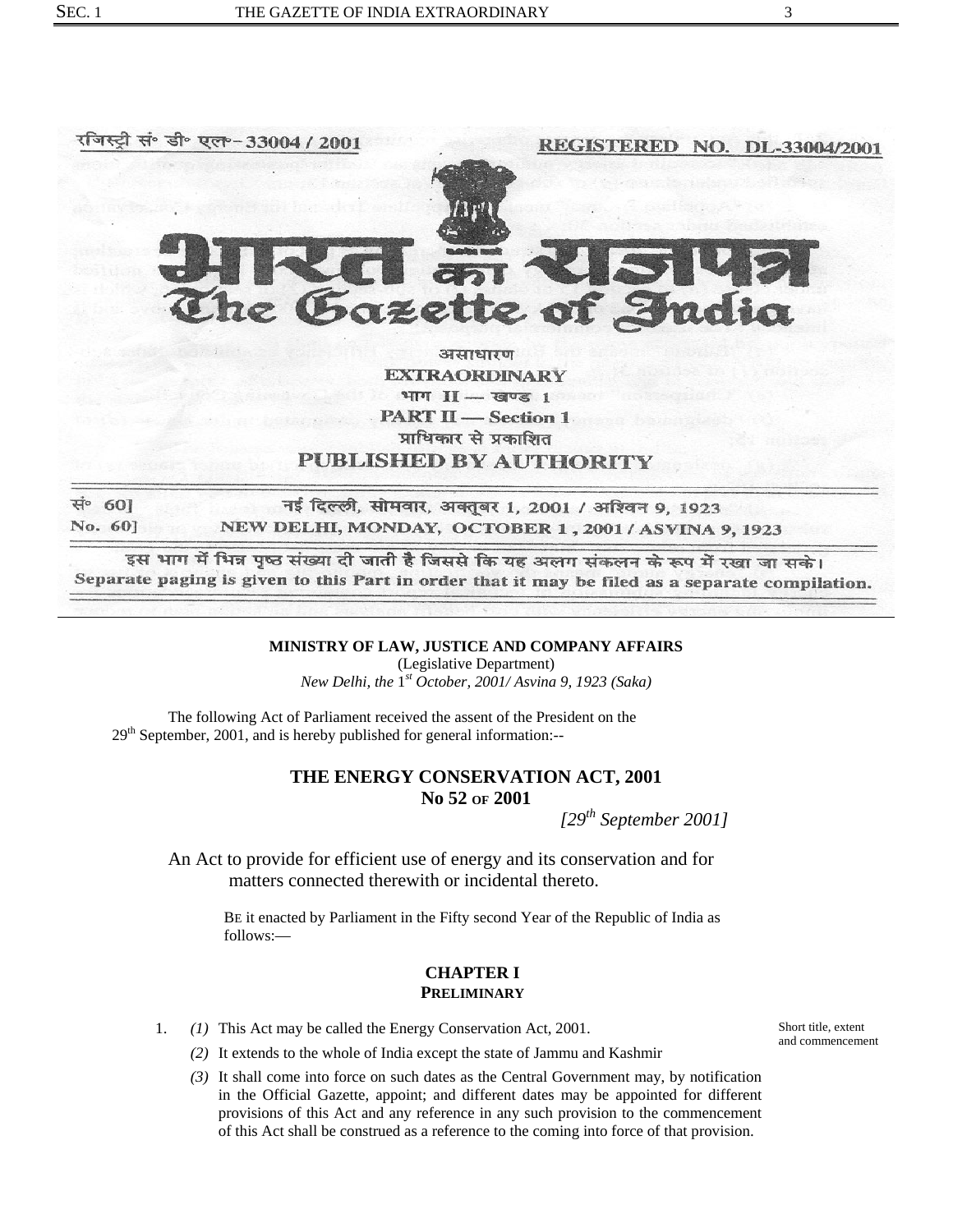- Definitions 2. In this Act, unless the context otherwise requires:
	- clause (p) of sub-section (2) of section 13; *(a)* "accredited energy auditor" means an auditor possessing qualifications specified under
	- *(b)* " Appellate Tribunal" means Appellate Tribunal for Energy Conservation established under section 30;
	- *(c)* "building" means any structure or erection or part of a structure or erection, after the rules relating to energy conservation building codes have been notified under clause (a) of section 15 of clause (l) of sub-section (2) of section 56, which is having a connected load of 500kW or contract demand of 600 kVA and above and is intended to be used for commercial purposes;
	- *(d)* "Bureau" means the Bureau of Energy Efficiency established under subsection (l) of section 3;
	- *(e)* "Chairperson" means the Chairperson of the Governing council;
	- *(f)* "designated agency" means any agency designated under clause (d) of section 15;
	- *(g)* "designated consumer" means any consumer specified under clause (e) of section 14;
	- *(h)* "energy" means any form of energy derived from fossil fuels, nuclear substances or materials, hydro-electricity and includes electrical energy or electricity generated from renewable sources of energy or bio-mass connected to the grid;
	- *(i)* "energy audit" means the verification, monitoring and analysis of use of energy including submission of technical report containing recommendations for improving energy efficiency with cost benefit analysis and an action plan to reduce energy consumption;
	- *(j)* "energy conservation building codes" means the norms and standards of energy consumption expressed in terms of per square meter of the area wherein energy is used and includes the location of the building;
	- *(k)* "energy consumption standards" means the norms for process and energy consumption standards specified under clause (a) of section 14;
	- *(l)* "Energy Management Centre" means the Energy Management Centre set up under the Resolution of the Government of India in the erstwhile Ministry of Energy, Department of Power No. 7(2)/87-EP (Vol. IV), dated the  $5<sup>th</sup>$  July, 1989 and registered under the Societies Registration Act, 1860; 21 of 1860

- *(m)* "energy manager" means any individual possessing the qualifications prescribed under clause (m) of section 14;
- $(n)$  " Governing Council" means the Governing Council referred to in section 4;
- *(o)* "member" means the member of the Governing Council and includes the Chairperson;
- *(p)* "notification" means a notification in the Gazette of India or, as the case may be, the Official Gazette of a State;
- *(q)* "prescribed" means prescribed by rules made under this Act;
- *(r)* "regulations" means regulations made by the Bureau under this Act;
- *(s)* "schedule" means the Schedule of this Act;
- *(t)* "State Commission" means the State Electricity Regulatory Commission established 14 of 1998 under sub-section (l) of section 17 of the Electricity Regulatory Commissions Act, 1998;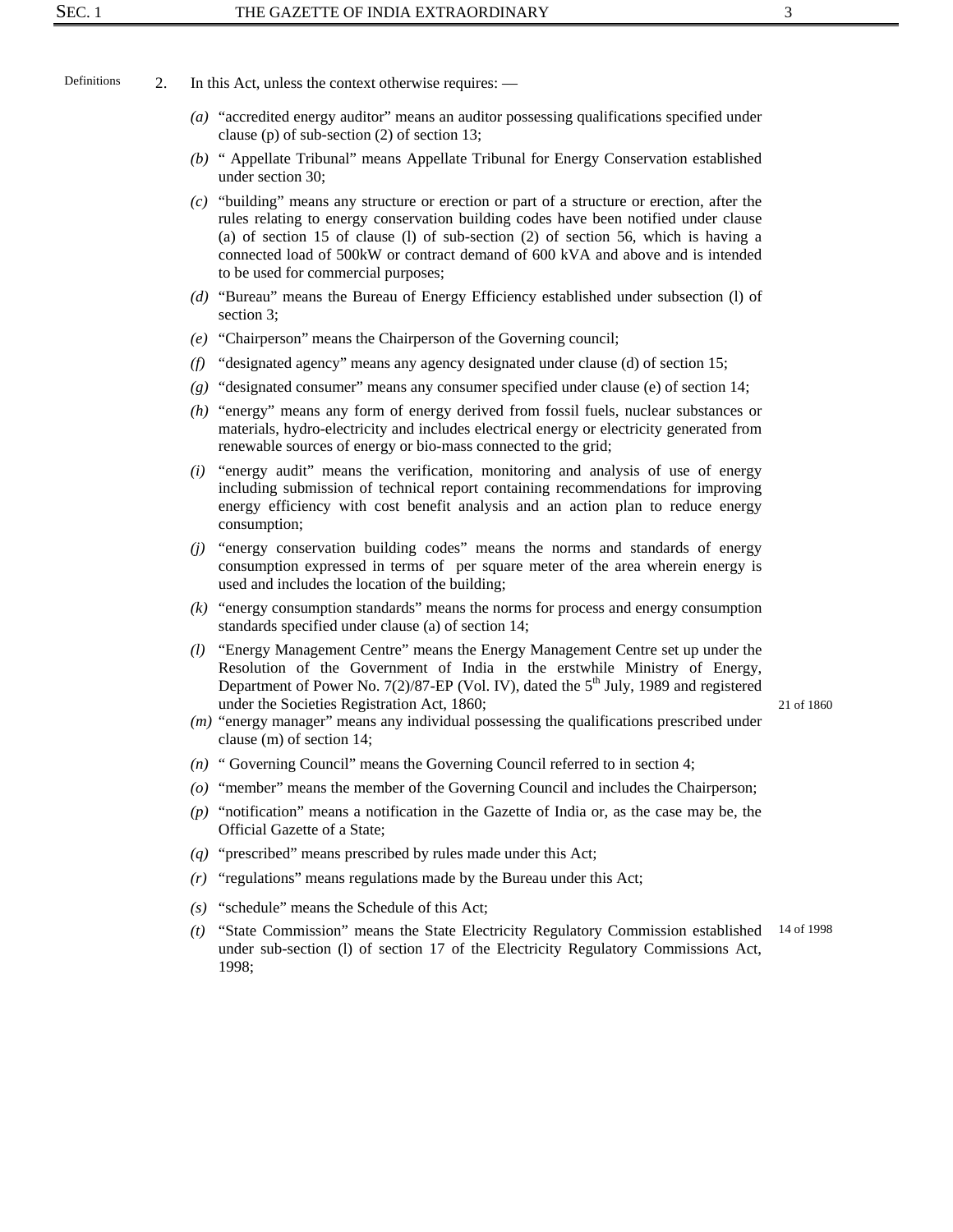Establishment and incorporation of Bureau of Energy Efficiency

9 of 1940 54 of 1948 14 of 1998

1 of 1956 **1956** 

*(u)* words and expression used and not defined in this Act but defined in the Indian Electricity Act, 1910 or the Electricity (Supply) Act, 1948 or the Electricity Regulatory Commissions Act, 1998 shall have meanings respectively assigned to them in those Acts.

# **CHAPTER II BUREAU OF ENERGY EFFICIENCY**

- **appoint, there shall be established, for the purposes of this Act, a Bureau to be**  3. *(1)* **With effect from such date as the Central Government may, by notification, called the Bureau of Energy Efficiency** 
	- *(2)* The Bureau shall be a body corporate by the name aforesaid having perpetual succession and a common seal, with power subject to the provisions of this Act, to acquire, hold and dispose of property, both movable and immovable, and to contract, and shall, by the said name, sue or be sued.
	- *(3)* The head office of the Bureau shall be at Delhi.
	- *(4)* The Bureau may establish offices at other places in India.

|  | 4. (1) The general superintendence, direction and management of the affairs of the Bureau Management of |  |
|--|---------------------------------------------------------------------------------------------------------|--|
|  | shall vest in the Governing Council which shall consists of not less than twenty, but Bureau            |  |
|  | not exceeding twenty-six members to be appointed by the Central Government.                             |  |

# *(2)* **The Governing Council shall consist of the following members, namely:-**

|                             | (a) the Minister in charge of the Ministry or Department $ex$ officio<br>of the Central Government dealing with the Power                                                                             | Chairperson;              |
|-----------------------------|-------------------------------------------------------------------------------------------------------------------------------------------------------------------------------------------------------|---------------------------|
|                             | $(b)$ the Secretary to the Government of India, in charge of<br>the Ministry or Department of the Central<br>Government dealing with the Power                                                        | ex officio member;        |
|                             | $(c)$ the Secretary to the Government of India, in charge of<br>the Ministry or Department of the Central<br>Government dealing with the Petroleum and Natural<br>Gas                                 | <i>ex officio</i> member; |
|                             | (d) the Secretary to the Government of India, in charge of $ex$ officio member;<br>the Ministry or Department of the Central<br>Government dealing with the Coal                                      |                           |
|                             | (e) the Secretary to the Government of India, in charge of $ex$ officio member;<br>the Ministry or Department of the Central<br>Government dealing with the Non-conventional<br><b>Energy Sources</b> |                           |
|                             | (f) the Secretary to the Government of India, in charge of $ex$ officio member;<br>the Ministry or Department of the Central<br><b>Government dealing with the Atomic Energy</b>                      |                           |
|                             | $(g)$ the Secretary to the Government of India, in charge of<br>Ministry or Department of the Central<br>the<br><b>Government dealing with the Consumer Affairs</b>                                   | ex officio member;        |
| 54 of 1948                  | (h) Chairman of the Central Electricity Authority ex officio member;<br>established under the Electricity (Supply) Act, 1948                                                                          |                           |
| Karnataka Act<br>17 of 1960 | Director-General of the Central Power Research<br>(i)<br>Institute registered under the Karnataka Societies<br>Act, 1960                                                                              | <i>ex officio</i> member; |
| XXI of 1860                 | Executive Director of the Petroleum Conservation ex officio member;<br>(i)<br>Research Association, a society registered under the<br><b>Societies Registration Act, 1860</b>                         |                           |
| 1 of 1956                   | $(k)$ Chairman-cum-Managing Director of the Central ex officio member;<br>Mine Planning and Design Institute Limited, a<br>company incorporated under the Companies Act,<br>1956                      |                           |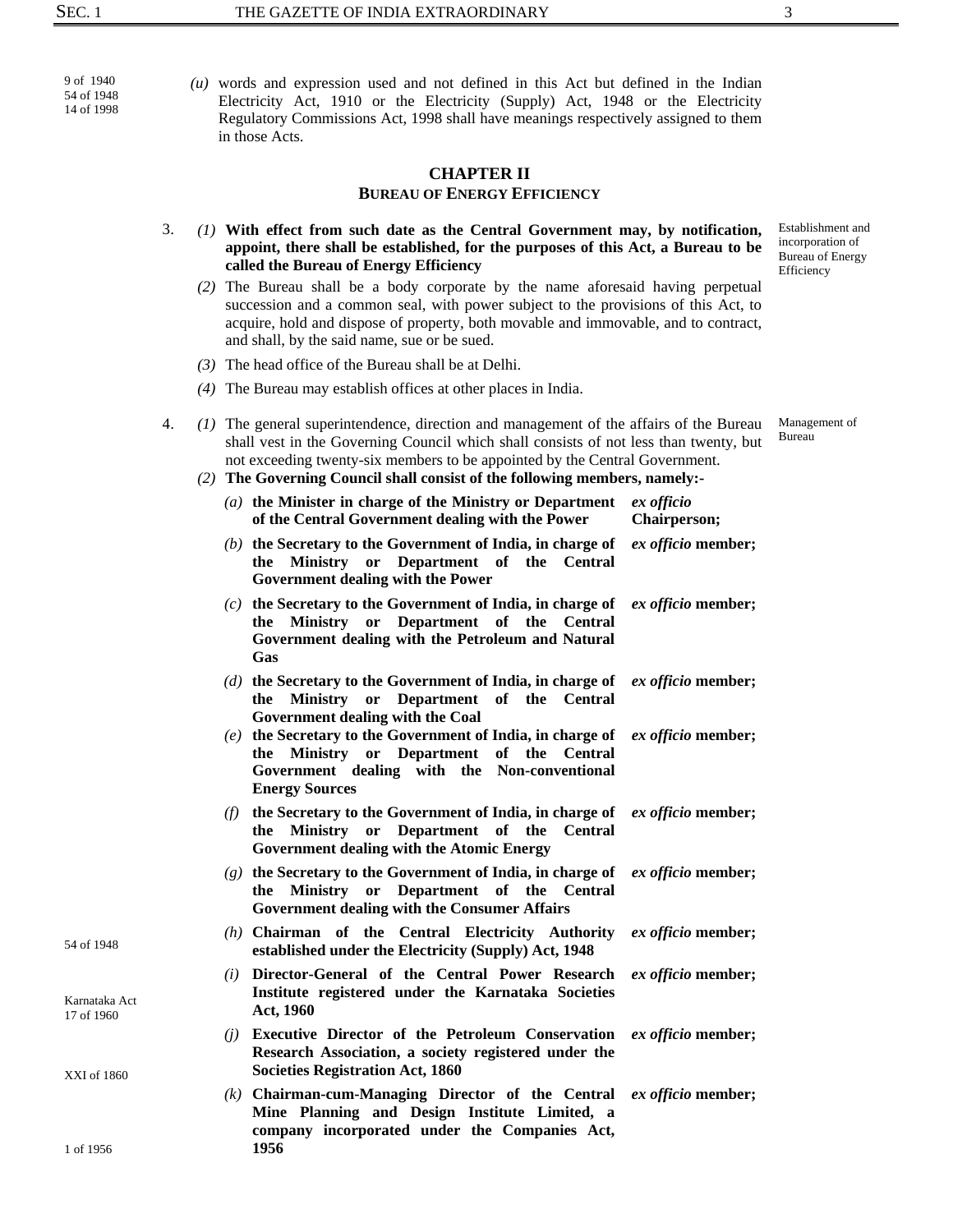|                                                        |    | Director-General of the Bureau of Indian Standards ex officio member;<br>(1)<br>established under the Bureau of Indian Standards<br>Act, 1986                                                                                                                                                                      |                                   | 63 of 1986 |
|--------------------------------------------------------|----|--------------------------------------------------------------------------------------------------------------------------------------------------------------------------------------------------------------------------------------------------------------------------------------------------------------------|-----------------------------------|------------|
|                                                        |    | ( <i>m</i> ) Director-General of the National Test House,<br>Department of Supply, Ministry of Commerce and<br><b>Industry, Kolkata</b>                                                                                                                                                                            | ex officio member;                |            |
|                                                        |    | $(n)$ Managing Director of the Indian Renewable Energy<br><b>Development</b><br>Agency Limited,<br>a<br>company<br>incorporated under the Companies act, 1956                                                                                                                                                      | ex officio member;                | 1 of 1956  |
|                                                        |    | each from five power<br>$(o)$ one member<br>regions<br>representing the States of the region to be appointed<br>by the Central Government                                                                                                                                                                          | <i>members;</i>                   |            |
|                                                        |    | $(p)$ such number of persons, not exceeding four as may be<br>prescribed, to be appointed by the Central<br>Government as members from amongst persons who<br>are in the opinion of the Central Government capable<br>of representing industry, equipment and appliance<br>manufacturers, architects and consumers | <i>members;</i>                   |            |
|                                                        |    | $(q)$ such number of persons, not exceeding two as may be <i>members</i> ;<br>nominated by the Governing Council as members                                                                                                                                                                                        |                                   |            |
|                                                        |    | $(r)$ Director-General of Bureau                                                                                                                                                                                                                                                                                   | ex officio member<br>- secretary; |            |
|                                                        |    | $(3)$ The Governing Council may exercise all powers and do all acts and things which may<br>be exercised or done by the Bureau.                                                                                                                                                                                    |                                   |            |
|                                                        |    | (4) Every member referred to in clause (o), (p) and (q) of sub-section (2) shall hold office<br>for a term of three years from the date on which he enters upon his office.                                                                                                                                        |                                   |            |
|                                                        |    | (5) The fee and allowances to be paid to the members referred to in clauses (o), (p)<br>and $(q)$ of sub-section (2) and the manner of filling up of vacancies and the<br>procedure to be followed in the discharge of their functions shall be such as may<br>be prescribed.                                      |                                   |            |
| Meetings of<br>Governing<br>Council                    | 5. | (1) The Governing Council shall meet at such times and places, and shall observe such<br>rules of procedure in regard to the transaction of business as its meetings (including<br>quorum of such meetings) as may be provided by regulations.                                                                     |                                   |            |
| Meetings of<br>Governing<br>Council                    |    | (2) The Chairperson or, if for any reason, he is unable to attend a meeting of the<br>Governing Council, any other member chosen by the members present from amongst<br>themselves at the meeting shall preside at the meeting.                                                                                    |                                   |            |
|                                                        |    | (3) All questions which come up before any meeting of the Governing Council shall be<br>decided by a majority vote of the members present and voting, and in the event of an<br>equality of votes, the Chairperson or his absence, the person presiding, shall have<br>second or casting vote.                     |                                   |            |
| Vacancies etc.,<br>not to invalidate<br>proceedings of | 6. | No act or proceeding of the Bureau or the Governing Council or any Committee shall be<br>invalid merely by reason of -                                                                                                                                                                                             |                                   |            |
| Bureau,<br>Governing<br>Council or<br>Committee        |    | ( $a$ ) any vacancy in, or any defect in the constitution of, the Bureau or the Governing<br>Council or the Committee; or                                                                                                                                                                                          |                                   |            |
|                                                        |    | (b) any defect in the appointment of a person acting as a Director-General or Secretary of<br>the Bureau or a member of the Governing Council or the Committee; or                                                                                                                                                 |                                   |            |
|                                                        |    | any irregularity in the procedure of the Bureau or the Governing Council or the<br>(c)<br>Committee not affecting the merits of the case.                                                                                                                                                                          |                                   |            |
| Removal of<br>member from                              | 7. | The Central Government shall remove a member referred to in clause (o), (p) and (q) of<br>sub-section (2) of section 4 from office if he $-$                                                                                                                                                                       |                                   |            |

*(a)* is, or at any time has been, adjudicated as insolvent;

office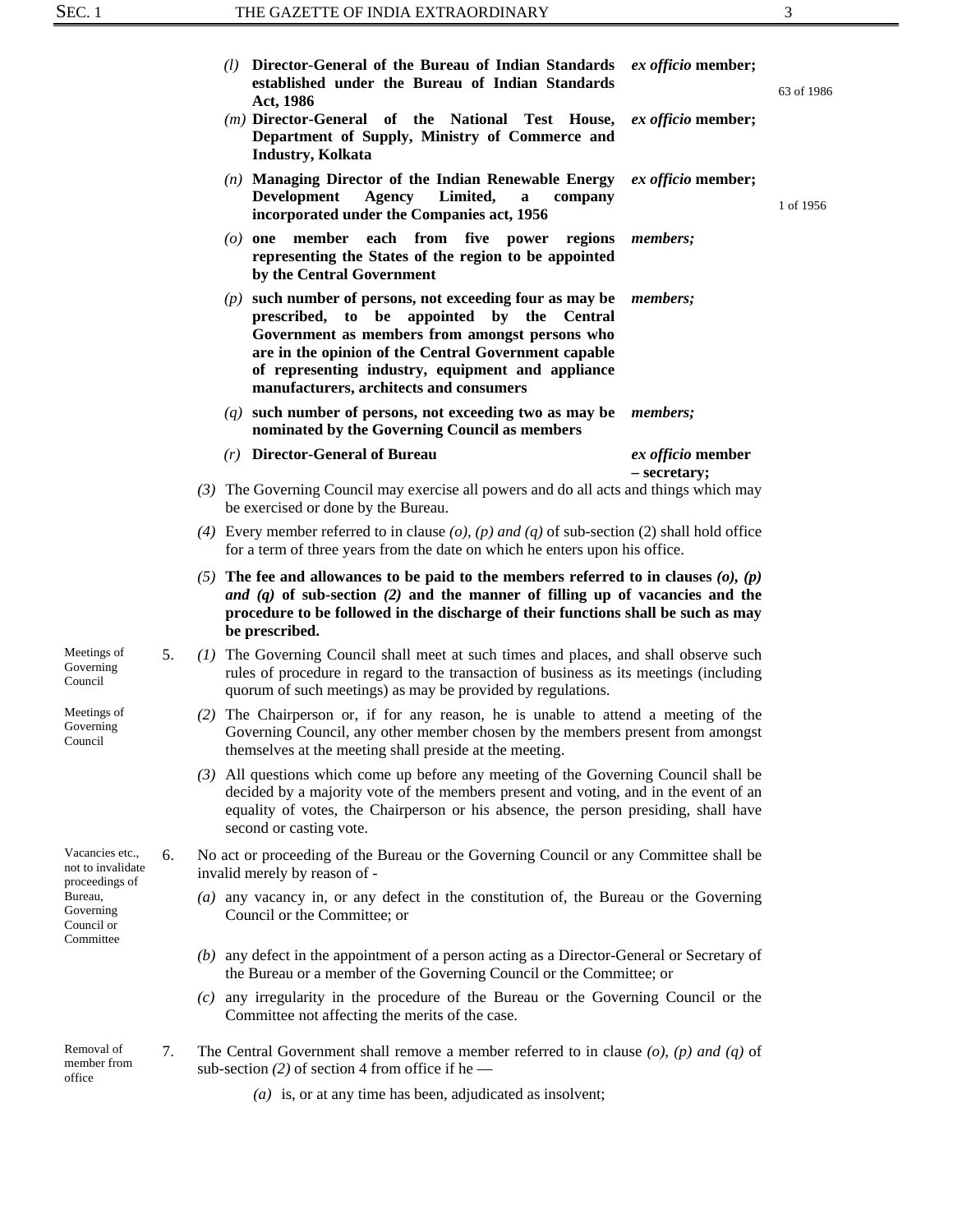- *(b)* is of unsound mind and stands so declared by a competent court;
- *(c)* has been convicted of an offence which, in the opinion of the Central Government, involves a moral turpitude;
- *(d)* has, in the opinion of the Central Government, so abused his position as to render his continuation in office detrimental to the public interest:

Provided that no member shall be removed under this clause unless he has been given a reasonable opportunity of being heard in the matter.

- 8. *(1)* Subject to any regulations made in this behalf, the Bureau shall, within six months from the date of commencement of this Act, constitute Advisory Committees for the efficient discharge of its functions.
	- *(2)* Each Advisory Committee shall consist of a Chairperson and such other members as may be determined by regulations.
	- *(3)* Without prejudice to the powers contained in sub-section *(1)*, the Bureau may constitute, such number of technical committees of experts for the formulation of energy consumption standards or norms in respect of equipment or processes, as it considers necessary.
- in dealing with the matters relating to energy production, supply and energy 9. *(1)* The Central Government shall, by notification, appoint a Director-General from amongst persons of ability and standing, having adequate knowledge and experience management standarisation and efficient use of energy and its conservation
	- *(2)* The Central Government shall, by notification appoint any person not below the rank of Deputy Secretary to the Government of India as Secretary of the Bureau
	- *(3)* The Director-General shall hold office for a term of three years from the date on which he enters upon his office or until he attains the age of sixty years, whichever is earlier
	- *(4)* The salary and allowances payable to the Director-General and other terms and conditions of his service and other terms and conditions of service of the Secretary of the Bureau shall be such as may be prescribed
	- *(5)* Subject to general superintendence, direction and management of the affairs by the Governing Council, the Director-General of the Bureau shall be the Chief Executive Authority of the Bureau
	- *(6)* The Director-General of the Bureau shall exercise and discharge such powers and duties of the Bureau as may be determined by regulations
- 10. *(1)* The Central Government may appoint such other officers and employees in the Bureau as it considers necessary for the efficient discharge of its functions under this Act**.** 
	- *(2)* The terms and conditions of service of officers and other employees of the Bureau appointed under sub-section *(1)* shall be such as may be prescribed.
- Director-General or any other officer of the Bureau authorised by the Director-General in 11. All orders and decisions of the Bureau shall be authenticated by the signature of the this behalf.

#### **CHAPTER III**

# **TRANSFER OF ASSETS, LIABILITIES ETC, OF ENERGY MANAGEMENT CENTRE TO BUREAU**

- 12. *(1)* On and from the date of establishment of the Bureau
	- *(a)* any reference to the Energy Management Centre in any law other than this Act or in any contract or other instrument shall be deemed as a reference to the Bureau;
	- *(b)* all properties and assets, movable and immovable of, or belonging to, the Energy Management Centre shall vest in the Bureau;
	- *(c)* all the rights and liabilities of the Energy Management Centre shall be transferred to, and be the right and liabilities of, the Bureau;

Constitution of Advisory Committees and other committees

Director-General of Bureau

Officers and employees of Bureau

Authentication of orders and decisions of Bureau

Transfer of assets, liabilities and employees of Energy Management Centre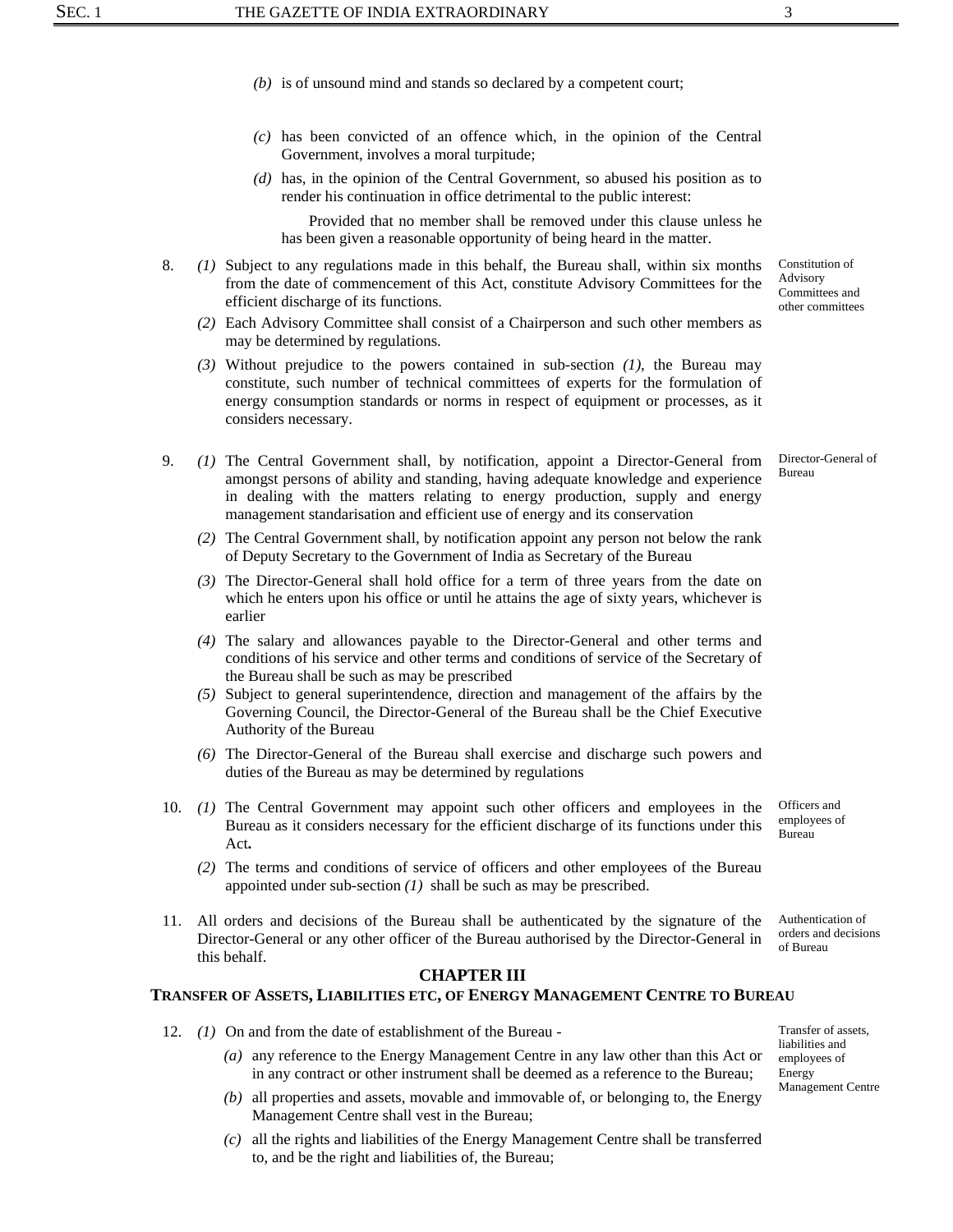- *(d)* without prejudice to the provisions of clause *(c)*, all debts, obligations and liabilities incurred, all contracts entered into and all matters and things engaged to be done by, with or for the Energy Management Centre immediately before that date for or in connection with the purposes of the said Centre shall be deemed to have been incurred, entered into, or engaged to be done by, with or for, the Bureau;
- *(e)* all sums of money due to the Energy Management Centre immediately before that date shall be deemed to be due to the Bureau;
- *(f)* all suits and other legal proceedings instituted or which could have been instituted by or against the Energy Management Centre immediately before that date may be continued or may be instituted by or against the Bureau; and
- remuneration, leave, provident fund, retirement or other terminal benefits as he *(g)* every employee holding any office under the Energy Management Centre immediately before that date shall hold his office in the Bureau by the same tenure and upon the same terms and conditions of service as respects would have held such office if the Bureau had not been established and shall continue to do so as an employee of the Bureau or until the expiry of six months from the date if such employee opts not to be the employee of the Bureau within such period.

*(2)* Not withstanding anything contained in the Industrial Disputes Act, 1947 or in 14 of 1947 any other law for the time being in force, the absorption of any employees by the Bureau in its regular service under this section shall not entitle such employees to any compensation under that Act or other law and no such claim shall be entertained by any court, tribunal or other authority.

# **CHAPTER IV POWERS AND FUNCTIONS OF BUREAU**

Powers and functions of Bureau

 infrastructure, in performing the functions assigned to it by or under this Act 13. *(1)* The Bureau shall, effectively co-ordinate with designated consumers, designated agencies and other agencies, recognise and utilise the existing resources and

- *(2)* The Bureau may perform such functions and exercise such powers as may be assigned to it by or under this Act and in particular, such functions and powers include the function and power to -
	- *(a)* recommend to the Central Government the norms for processes and energy consumption standards required to be notified under clause *(a)* of section 14 ;
	- *(b)* recommend to the Central Government the particulars required tobe displayed on label on equipment or on appliances and manner of their display under clause *(d)*  of section 14;
	- *(c)* recommend to the Central Government for notifying any user or class of users of energy as a designated consumer under clause (e) of section 14;
	- *(d)* take suitable steps to prescribe guidelines for energy conservation building codes under clause *(p)* of section 14;
	- *(e)* take all measures necessary to create awareness and disseminate information for efficient use of energy and its conservation;
	- *(f)* arrange and organize training of personnel and specialists in the techniques for efficient use of energy and its conservation;
	- *(g)* strengthen consultancy services in the field of energy conservation;
	- *(h)* promote research and development in the field of energy conservation;
	- *(i)* develop testing and certification procedure and promote testing facilities for certification and testing for energy consumption of equipment and appliances;
	- *(j)* formulate and facilitate implementation of pilot projects and demonstration projects for promotion of efficient use of energy and its conservation;
	- *(k)* promote use of energy efficient processes, equipment, devices and systems;
	- *(l)* promote innovative financing of energy efficiency projects;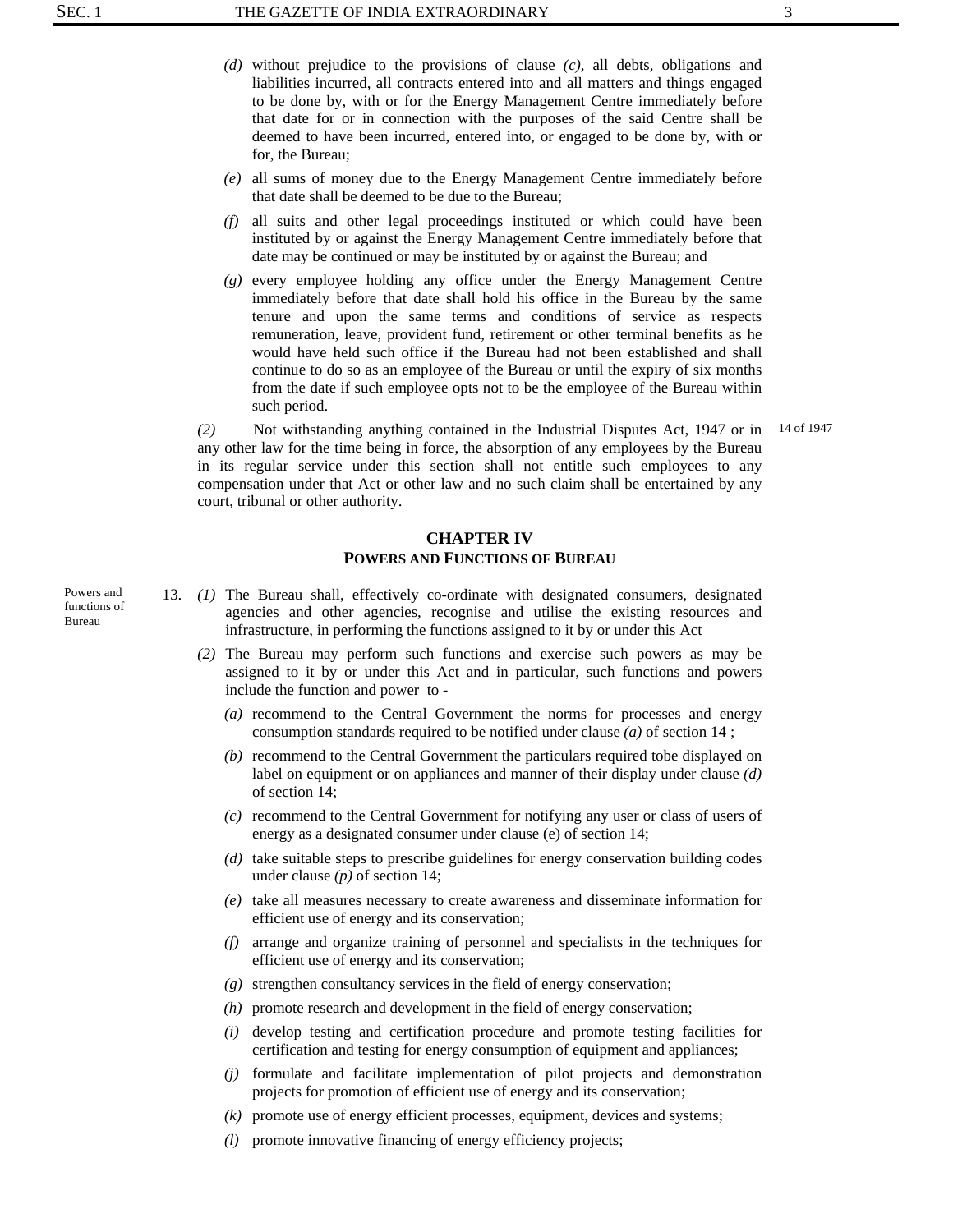- *(m)* give financial assistance to institutions for promoting efficient use of energy and its conservation;
- *(n)* levy fee, as may be determined by regulations, for services provided for promoting efficient use of energy and its conservation;
- *(o)* maintain a list of accredited energy auditors as may be specified by regulations;
- *(p)* specify, by regulations, qualifications for the accredited energy auditors;
- *(q)* specify, by regulations, the manner and intervals of time in which the energy audit shall be conducted ;
- *(r)* specify, by regulations, certification procedures for energy managers to be designated or appointed by designated consumers;
- educational institutions, boards, universities or autonomous bodies and *(s)* prepare educational curriculum on efficient use of energy and its conservation for coordinate with them for inclusion of such curriculum in their syllabus;
- *(t)* implement international co-operation programmes relating to efficient use of energy and its conservation as may be assigned to it by the Central Government;
- *(u)* perform such other functions as may be prescribed.

#### **CHAPTER V**

#### **POWER OF CENTRAL GOVERNMENT TO FACILITATE AND ENFORCE EFFICIENT USE OF ENERGY AND ITS CONSERVATION**

- 14. The Central Government may, by notification, in consultation with the Bureau,
	- *(a)* specify the norms for processes and energy consumption standards for any equipment, appliances which consumes, generates, transmits or supplies energy;
	- *(b)* specify equipment or appliance or class of equipments or appliances, as the case may be, for the purposes of this Act;
	- *(c)* prohibit manufacture or sale or purchase or import of equipment or appliance specified under clause (b) unless such equipment or appliances conforms to energy consumption standards;

Provided that no notification prohibiting manufacture or sale or purchase or import or equipment or appliance shall be issued within two years from the date of notification issued under clause (a) of this section;

- *(d)* direct display of such particulars on label on equipment or on appliance specified under clause (b) and in such manner as may be specified by regulations;
- equipment required by the industry, any user or class of users of energy as a designated consumer for the purposes of this Act; *(e)* specify, having regarding to the intensity or quantity of energy consumed and the amount of investment required for switching over to energy efficient equipments and capacity or industry to invest in it and availability of the energy efficient machinery and
- *(f)* alter the list of Energy Intensive Industries specified in the Schedule;
- *(g)* establish and prescribe such energy consumption norms and standards for designated consumers as it may consider necessary:

 Provided that the Central Government may prescribe different norms and standards for different designated consumers having regard to such factors as may be prescribed;

*(h)* direct, having regard to quantity of energy consumed or the norms and standards of energy consumption specified under clause (a) the energy intensive industries specified in the Schedule to get energy audit conducted by an accredited energy auditor in such manner and intervals of time as may be specified by regulations;

Power of Central Government to enforce efficient use of energy and its conservation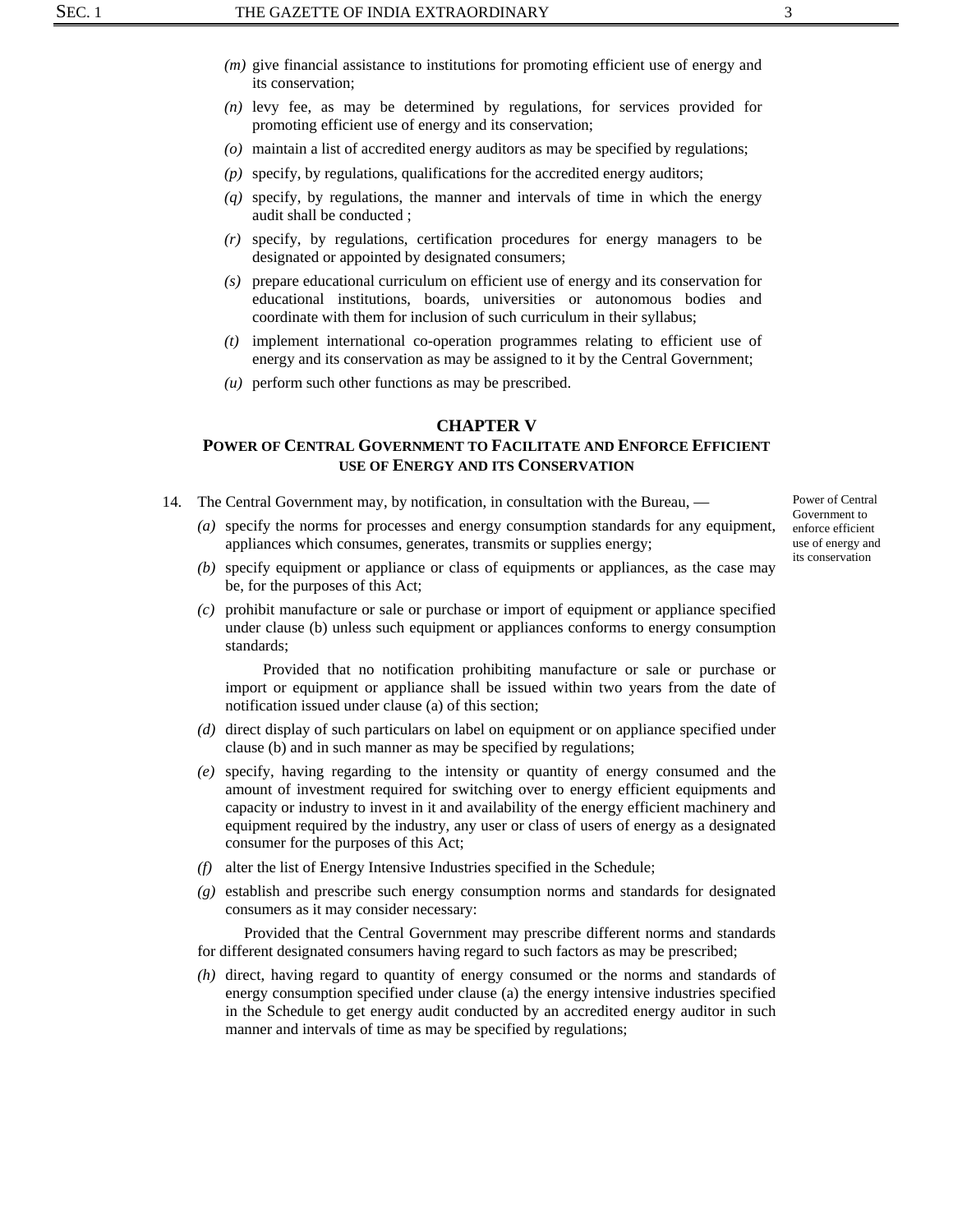- *(i)* direct, if considered necessary for efficient use of energy and its conservation, any designated consumer to get energy audit conducted by an accredited energy auditor;
- *(j)* specify the matters to be included for the purposes of inspection under sub-section (2) of section 17;
- *(k)* direct any designated consumer to furnish to the designated agency, in such form and manner and within such period, as may be prescribed, the information with regard to the energy consumed and action taken on the recommendation of the accredited energy auditor;
- *(l)* direct any designated consumer to designate or appoint energy manger in charge of activities for efficient use of energy and its conservation and submit a report, in the form and manner as may be prescribed, on the status of energy consumption at the end of the every financial year to designated agency;
- *(m)* prescribe minimum qualification for energy managers to be designated or appointed under clause *(l);*
- *(n)* direct every designated consumer to comply with energy consumption norms and standards;
- viability of the investment in such form and manner as may be prescribed; *(o)* direct any designated consumer, who does not fulfil the energy consumption norms and standards prescribed under clause (g), to prepare a scheme for efficient use of energy and its conservation and implement such scheme keeping in view of the economic
- *(p)* prescribe energy conservation building codes for efficient use of energy and its conservation in the building or building complex;
- *(q)* amend the energy conservation building codes to suit the regional and local climatic conditions;
- *(r)* direct every owner or occupier of the building or building complex, being a designated consumer to comply with the provisions of energy conservation building codes for efficient use of energy and its conservation;
- *(s)* direct, any designated consumer referred to in clause *(r)*, if considered necessary, for efficient use of energy and its conservation in his building to get energy audit conducted in respect of such building by an accredited energy auditor in such manner and intervals of time as may be specified by regulations;
- *(t)* take all measures necessary to create awareness and disseminate information for efficient use of energy and its conservation;
- *(u)* arrange and organise training of personnel and specialists in the techniques for efficient use of energy and its conservation;
- *(v)* take steps to encourage preferential treatment for use of energy efficient equipment or appliances:

 Provided that the powers under clauses (p) and (s) shall be exercised in consultation with the concerned State.

#### **CHAPTER VI**

### **POWER OF STATE GOVERNMENT TO FACILITATE AND ENFORCE EFFICIENT USE OF ENERGY AND ITS CONSERVATION**

- 15. The State Government may, by notification, in consultation with the Bureau
	- *(a)* amend the energy conservation building codes to suit the regional and local climatic conditions and may, by rules made by it, specify and notify energy conservation building codes with respect to use of energy in the buildings;

Power of State Government to enforce certain provisions for efficient use of energy and its conservation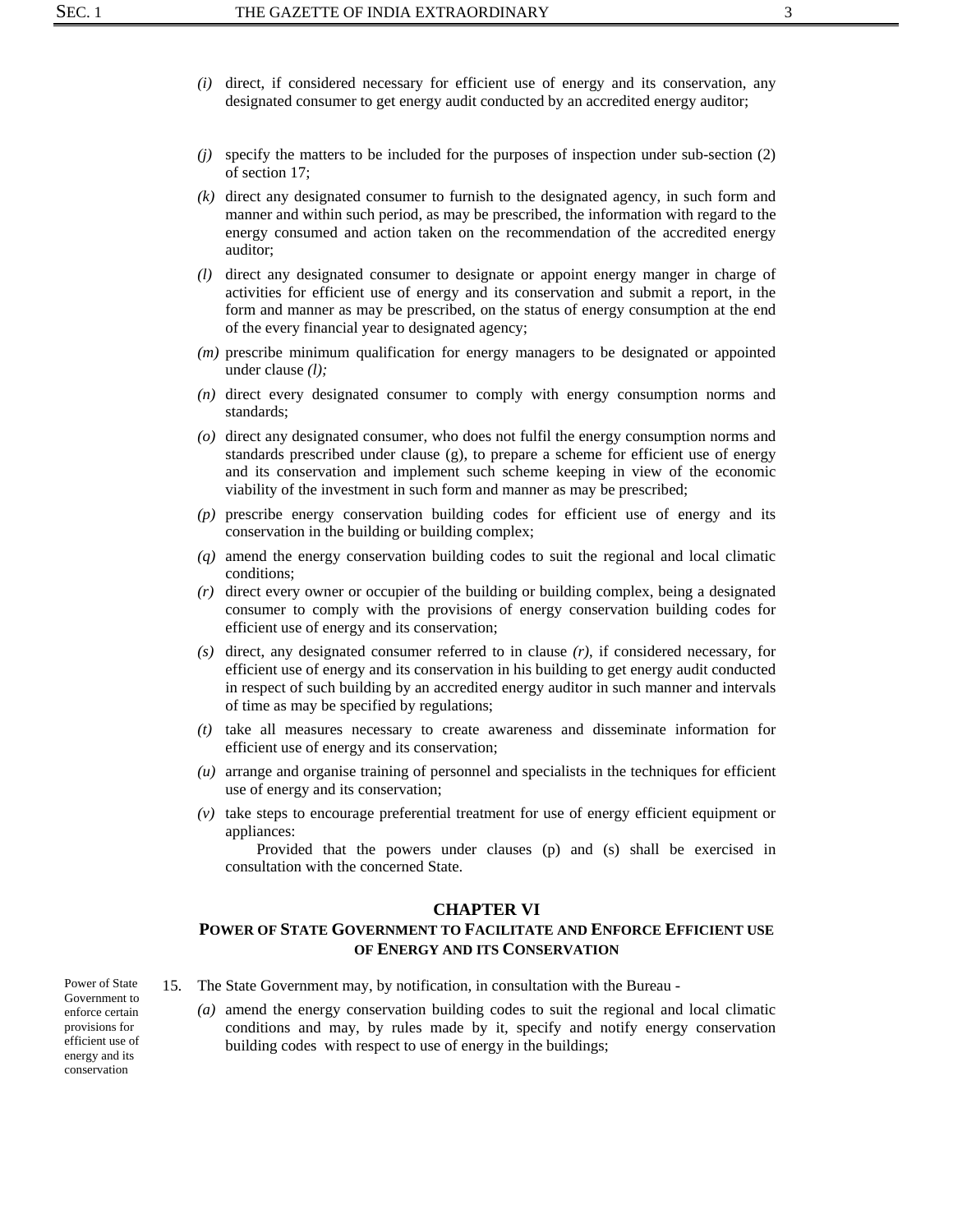- *(b)* direct every owner or occupier of a building or building complex being a designated consumer to comply with the provisions of the energy conservation building codes;
- designated consumer referred to in clause (b) to get energy audit conducted by an specified by regulations; *(c)* direct, if considered necessary for efficient use of energy and its conservation, any accredited energy auditor in such manner and at such intervals of time as may be
- *(d)* designate any agency as designated agency to coordinate, regulate and enforce provisions of this Act within the State;
- *(e)* take all measures necessary to create awareness and disseminate information for efficient use of energy and its conservation;
- *(f)* arrange and organise training of personnel and specialists in the techniques for efficient use of energy and its conservation;
- *(g)* take steps to encourage preferential treatment for use of energy efficient equipment or appliances;
- with regard to the energy consumed by such consumer; *(h)* direct, any designated consumer to furnish to the designated agency, in such form and manner and within such period as may be specified by rules made by it, information
- *(i)* specify the matters to be included for the purposes of inspection under sub-section (2) of section 17;
- 16. *(1)* The State Government shall constitute a Fund to be called the State Energy Conservation Fund for the purposes of promotion of efficient use of energy and its conservation within the State.
	- *(2)* To the Fund shall be credited all grants and loans that may be made by the State Government or, Central Government or any other organization or individual for the purposes of this Act.
	- *(3)* The Fund shall be applied for meeting the expenses incurred for implementing the provisions of this Act.
	- *(4)* The Fund created under sub-section (l) shall be administered by such persons or any authority and in such manner as may be specified in the rules made by the State Government.
- clause (a) of section 14 or ensure display of particulars on label on equipment or 17. *(1)* The designated agency may appoint, after the expiry of five years from the date of commencement of this Act, as many inspecting officers as may be necessary for the Power of inspection purpose of ensuring compliance with energy consumption standard specified under appliances specified under clause (b) of section 14 or for the purpose of performing such other functions as may be assigned to them.
	- *(2)* Subject to any rules made under this Act, an inspecting officer shall have power to
		- specified under clause (b) of section 14 or in respect of which energy standards under clause (a) of section 14 have been specified; *(a)* inspect any operation carried on or in connection with the equipment or appliance
		- *(b)* enter any place of designated consumer at which the energy is used for any activity and may require any proprietor, employee, director, manager or secretary or any other person who may be attending in any manner to or helping in, carrying on any activity with the help of energy -
			- *(i)* to afford him necessary facility to inspect
				- *(A)* any equipment or appliance as he may require and which may be available at such place;
				- *(B)* any production process to ascertain the energy consumption norms and standards;

Establishment of Fund by State Government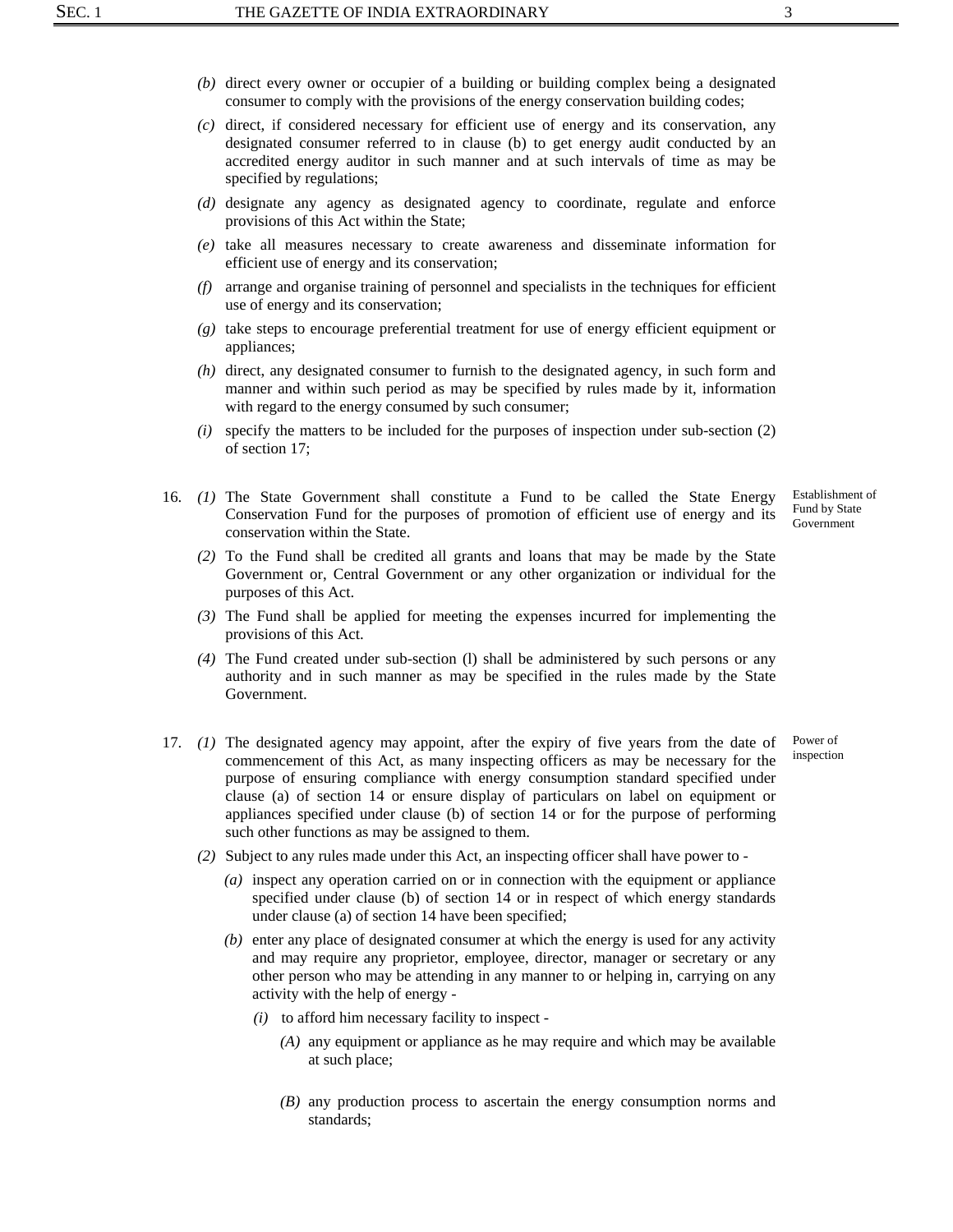- verified by him; *(ii)* to make an inventory of stock of any equipment or appliance checked or
- *(iii)* to record the statement of any person which may be useful for, or relevant to, for efficient use of energy and its conservation under this Act.

*(3)* An inspecting officer may enter any place of designated consumer -

- *(a)* where any activity with the help of energy is carried on; and
- *(b)* where any equipment or appliance notified under clause (b) of section 14 has been kept,

during the hours at which such places is open for production or conduct of business connected therewith.

- *(4)* An inspecting officer acting under this section shall, on no account, remove or cause to be removed from the place wherein he has entered, any equipment or appliance or books of accounts or other documents.
- Power of 18. The Central Government or the State Government may, in the exercise of its powers and Central conservation, issue such directions under this Act and for efficient use of energy and its Government conservation, issue such directions in writing as it deems fit for the purposes of this Act to or State any pers

directions *Explanation* – For the avoidance of doubts, it is hereby declared that the power to issue directions under this section includes the power to direct –

- industry or building or building complex; or *(a)* regulation of norms for process and energy consumption standards in any
- *(b)* regulation of the energy consumption standards for equipment and appliances.

# **CHAPTER VII FINANCE, ACCOUNT S AND AUDIT OF BUREAU**

19. The Central Government may, after due appropriation made by Parliament by law in this Grants and loans 19. The Central Government may, after due appropriation made by Parliament by law in this by Central Sovernment may consider and loans of such sums or money as the Central Government may consider necessary

- Establishment of 20. *(1)* There shall be constituted a Fund to be called as the Central Energy Conservation Fund Fund by Central and there shall be credited thereto -
	- *(a)* any grants and loans made to the Bureau by the Central Government under section 19;
	- *(b)* all fees received by the Bureau under this Act;
	- *(c)* all sums received by the Bureau from such other sources as may be decided upon by the Central Government.
	- *(2)* The Fund shall be applied for meeting
		- officers and other employees of the Bureau, *(a)* the salary, allowances and other remuneration of Director-General, Secretary
		- *(b)* expenses of the Bureau in the discharge of its functions under section 13;
		- section (5) or section 4; *(c)* fee and allowances to be paid to the members of the Governing Council under sub-
		- *(d)* expenses on objects and for purposes authorised by this Act
- Borrowing 21. *(1)* The Bureau may, with the consent of the Central Government or in accordance with the powers of the consent of the consent of the Central Government because powers of terms of any general or special authority given to it by the Central Government borrow Bureau money from any source as it may deem fit for discharging all or any of its functions under this Act.
	- *(2)* The Central Government may guarantee, in such manner as it thinks fit, the repayment of the principle and the payment of interest thereon with respect to the loans borrowed by the Bureau under sub-section *(l)*.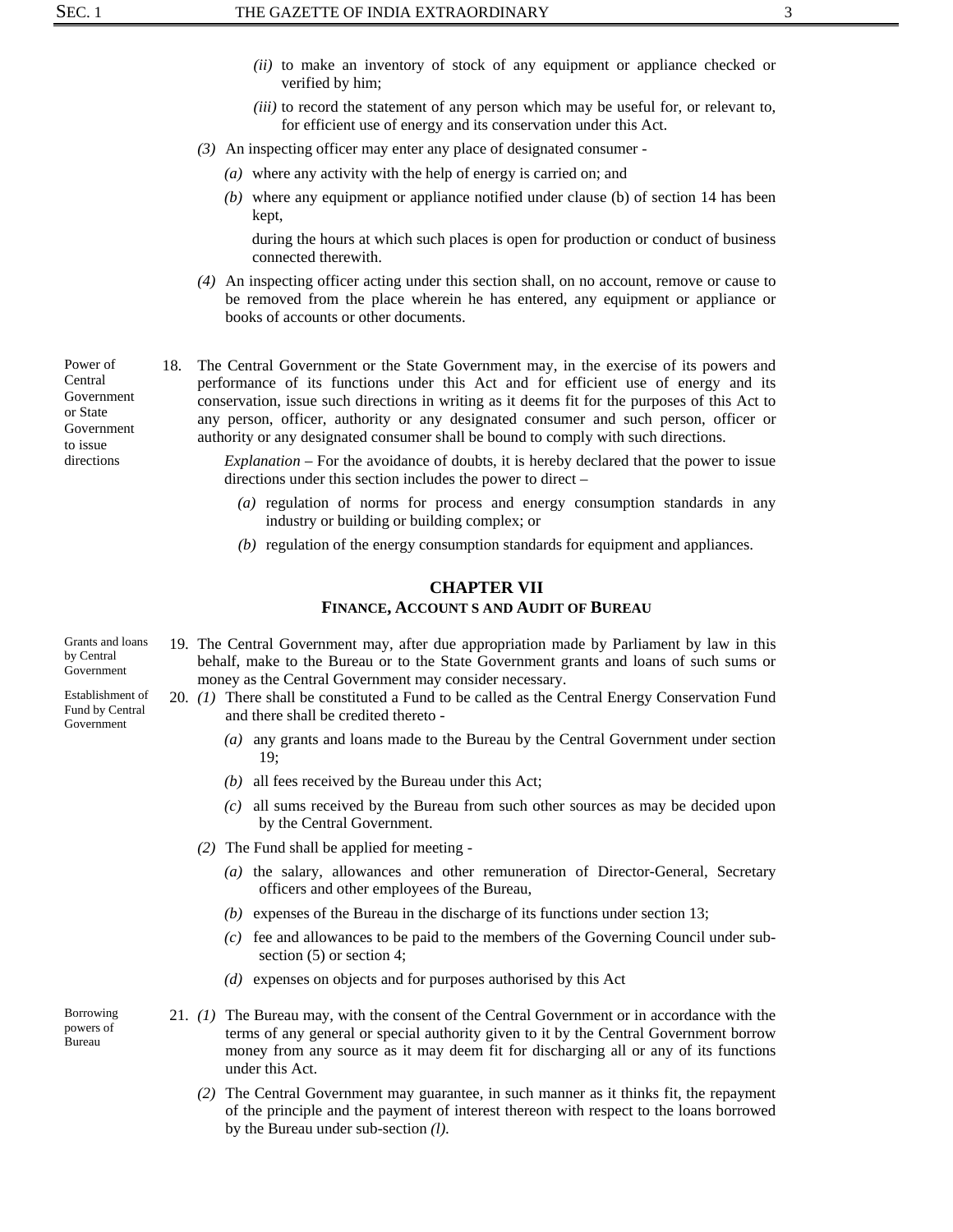- 22. The Bureau shall prepare, in such form and at such time in each financial year as may be prescribed, its budget for the next financial year, showing the estimated receipts and expenditure of the Bureau and forward the same to the Central Government. Budget
- 23. The Bureau shall prepare, in such form and at such time in each financial year as may be prescribed, its annual report, giving full account of its activities during the previous financial year, and submit a copy thereof to the Central Government.
- 24. The Central Government shall cause the annual report referred to in section 23 to be laid, as soon as may be after it is received, before each House of Parliament.
- 25. *(1)* The Bureau shall maintain proper accounts and other relevant records and prepare an annual statement of accounts in such form as may be prescribed by the Central Government in consultation with the Comptroller and Auditor-General of India.
	- *(2)* The accounts of the Bureau shall be audited by the Comptroller and Auditor-General of India at such intervals as may be specified by him and any expenditure incurred in connection with such audit shall be payable by the Bureau to the Comptroller and Auditor-General.
	- and in particular, shall have the right to demand the production of books, accounts, *(3)* The Comptroller and Auditor-General of India and any other person appointed by him in connection with the audit of the accounts of the Bureau shall have the same rights and privileges and authority in connection with such audit as the Comptroller and Auditor-General generally has in connection with the audit of the Government accounts connected vouchers and other documents and papers and to inspect any of the offices of the Bureau.
	- cause the same to be laid before each House of Parliament. *(4)* The accounts of the Bureau as certified by the Comptroller and Auditor-General of India or any other person appointed by him in this behalf together with the audit report thereon shall forward annually to the Central Government and that Government shall

# **CHAPTER VIII PENALTIES AND ADJUDICATION**

26. *(1)* If any person fails to comply with the provision of clause *(c)* or the clause *(d)* or clause *(h)* or clause *(i)* or clause *(k)* or clause (*l)* or clause (*n)* or clause *(r)* or clause *(s)* of section 14 or clause *(b)* or clause *(c)* or clause *(h)* of section 15, he shall be liable to a penalty which shall not exceed ten thousand rupees for each such failures and, in the case of continuing failures, with an additional penalty which may extend to one thousand rupees for every day during which such failures continues: Penalty

> Provided that no person shall be liable to pay penalty within five years from the date of commencement of this Act.

- *(2)* Any amount payable under this section, if not paid, may be recovered as if it were an arrear of land revenue.
- 27. *(1)* For the purpose of adjudging section 26, the State Commission shall appoint any of its prescribed by the Central Government, after giving any person concerned a reasonable members to be an adjudicating officer for holding an inquiry in such manner as may be opportunity of being heard for the purpose of imposing any penalty.
	- inquiry, he is satisfied that the person has failed to comply with the provisions of any of *(2)* While holding an inquiry the adjudicating officer shall have power to summon and enforce the attendance of any person acquainted with the facts and circumstances of the case of give evidence or produce any document which in the opinion of the adjudicating officer, may be useful for or relevant to the subject-matter of the inquiry, and if, on such the clauses of the sections specified in section 26, he may impose such penalty as he thinks fit in accordance with the provisions of any of those clauses of that section:

Annual report

Annual report tobe laid before Parliament

Accounts and Audit

Power to adjudicate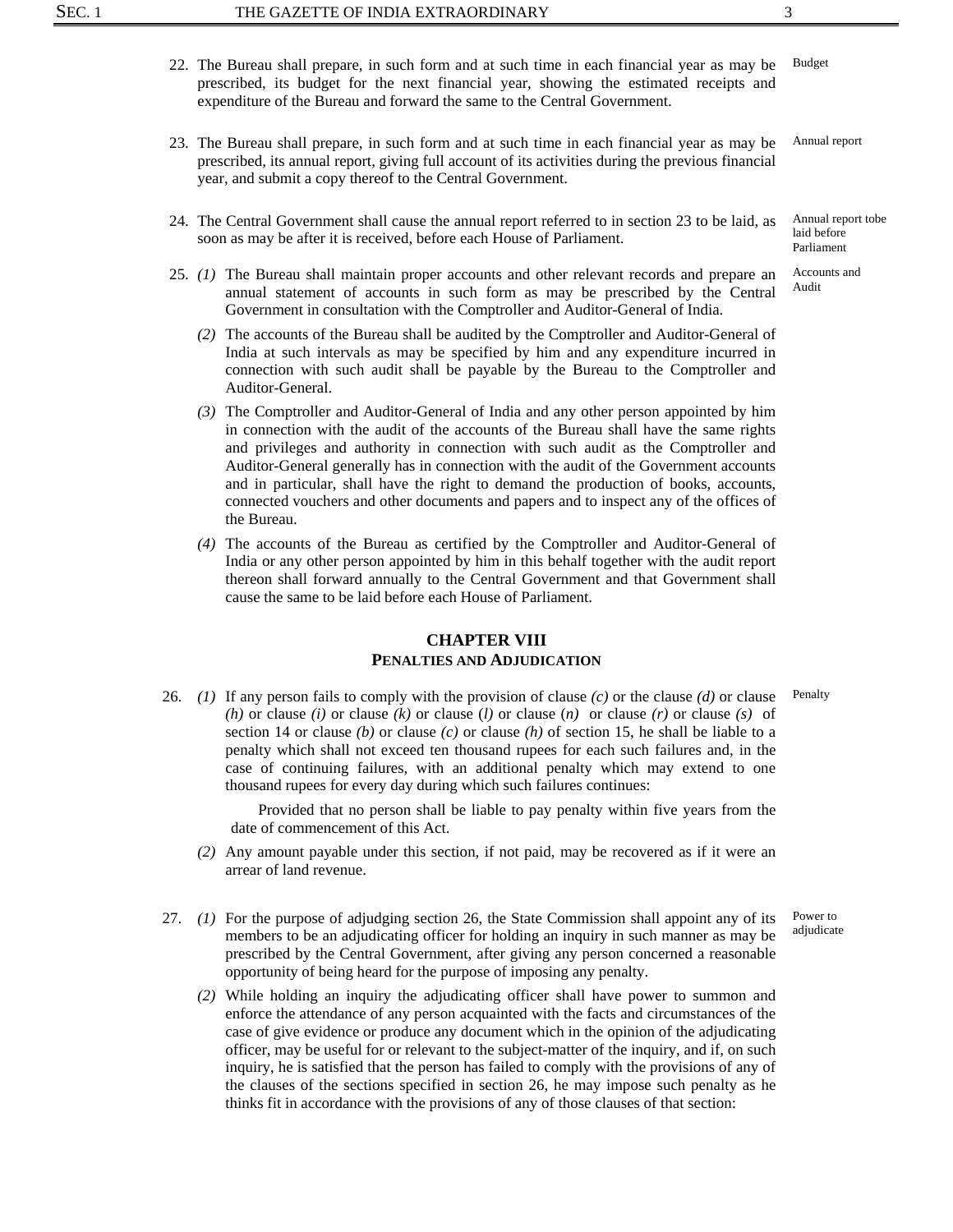Provided that where a State Commission has not been established in a State, the Government of that State shall appoint any of its officer not below the rank equivalent to a Secretary dealing with legal affairs in that State to be an adjudicating officer for the purposes of this section and such officer shall cease to be an adjudicating officer immediately on the appointment of an adjudicating officer by the State Commission on its establishment in that State:

Provided further that where an adjudicating officer appointed by a State Government ceased to be an adjudicating officer, he shall transfer to the adjudicating officer appointed by the State Commission all matters being adjudicated by him and thereafter the adjudicating officer appointed by the State Commission shall adjudicate the penalties on such matters.

- have due regard to the following factors, namely:-Factors to be 28. While adjudicating the quantum of penalty under section 26, the adjudicating officer shall taken into have due regard to the following factors, namely:-
- adjudicating *(a)* the amount of disproportionate gain or unfair advantage, wherever quantifiable, made as officer a result of the default;
	- *(b)* the repetitive nature of the default.
- court or other authority in respect of any action taken or to be taken in pursuance of any power conferred by or under this Act. Civil court not 29. No civil court shall have jurisdiction to entertain any suit or proceeding in respect of any to have matter which an adjudicating officer appointed under this Act or the Appellate Tribunal is empowered

### **CHAPTER IX APPELLATE TRIBUNAL FOR ENERGY CONSERVATION**

- adjudicating officer or the Central Government or the State Government or any other Establishment 30. The Central Government shall, by notification, establish an Appellate Tribunal to be known of Appellate as the Appellate Tribunal for Energy Conservation to hear appeals against the orders of the Tribunal authority under this Act.
- 

Government or the State Government or any other authority under this Act, may prefer Appeal to 31. (1) Any person aggrieved, by an order made by an adjudicating officer or the Central Appellate<br>
Sovernment or the State Government or any other authority under this Act, may prefer<br>
an appeal to the Appellate

> Provided that any person appealing against the order of the adjudicating officer levying any penalty, shall while filing the appeal, deposit the amount of such penalty:

> opinion that the deposit of such penalty would cause undue hardship to such person, the Provided further that where in any particular case, the Appellate Tribunal is of the Appellate Tribunal may dispense with such deposit subject to such conditions as it may deem fit to impose so as to safeguard the realisation of penalty.

*(2)* Every appeal under sub-section (1) shall be filed within a period of forty-five days from the date on which a copy of the order made by the adjudicating officer or the Central Government or the State Government or any other authority is received by the aggrieved person and it shall be in such form, verified in such manner and be accompanies by such fee as may be prescribed:

 Provided that the Appellate Tribunal may entertain an appeal after the expiry of the said period of forty-five days if it is satisfied that there was sufficient cause for not filing it within that period.

- *(3)* On receipt of an appeal under sub-section (1), the Appellate Tribunal may, after giving the parties to the appeal an opportunity of being heard, pass such orders thereon as it thinks fit, confirming, modifying or setting aside the order appealed against
- *(4)* The Appellate Tribunal shall send a copy of every order made by it to the parties to the appeal and to the concerned adjudicating officer or the Central Government or the State Government or any other authority.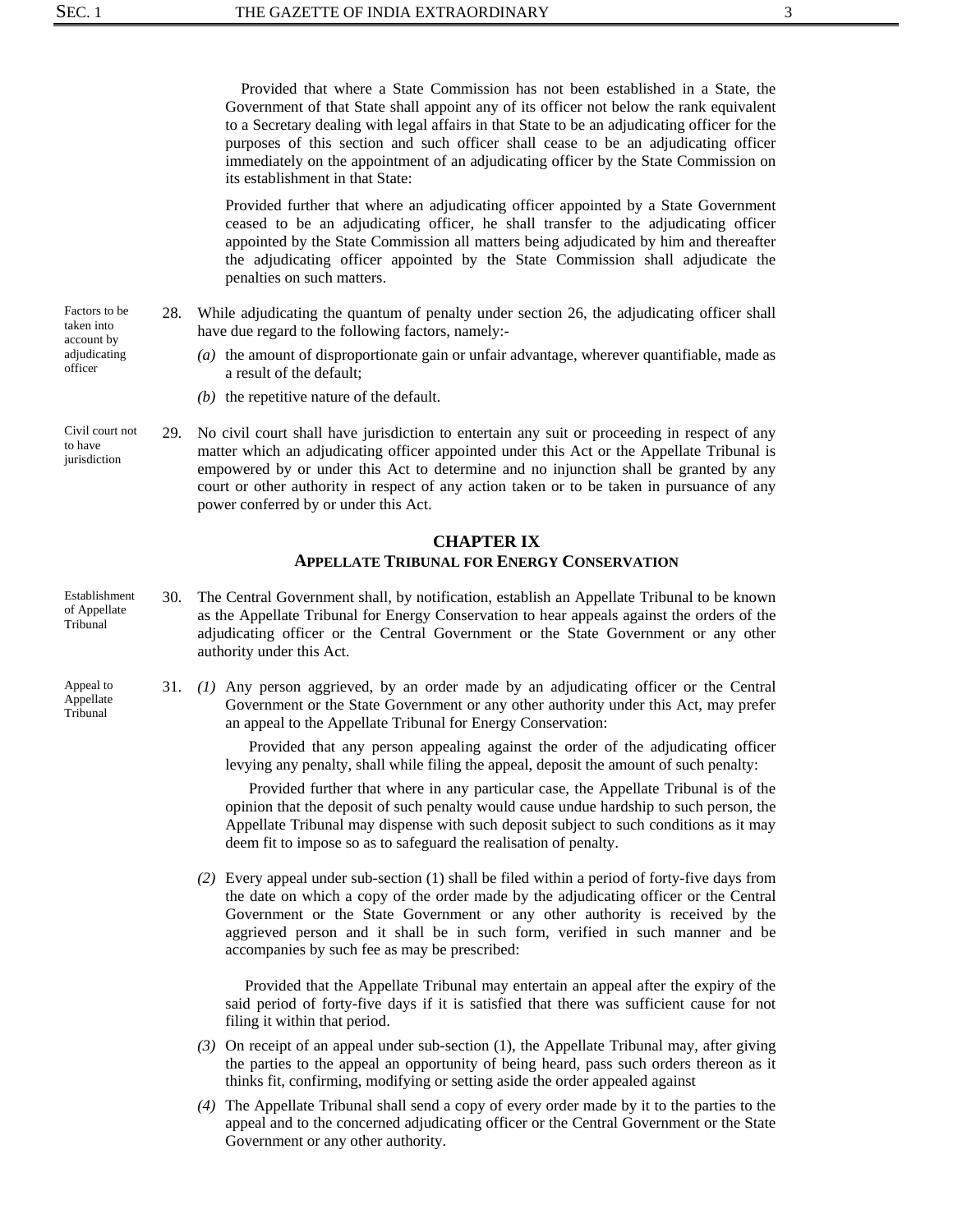*(5)* The appeal filed before the Appellate Tribunal under sub-section *(l)* shall be dealt with by it as expeditiously as possible and endeavour shall be made by it to dispose of the appeal finally within one hundred and eighty days from the date of receipt of the appeal:

Provided that where an appeal could not be disposed of within the said period of one hundred and eighty days, the Appellate Tribunal shall record its reasons in writing for not disposing of the appeal within the said period.

- relation to any proceeding, on its own motion or otherwise, call for the records of such proceedings and make such order in the case as it thinks fit. *(6)* The Appellate Tribunal may, for the purpose of examining the legality, propriety or correctness of any order made by the adjudicating officer or the Central Government or the State Government or any other authority under this Act, as the case may be in
- 32. *(1)* The Appellate Tribunal shall consist of a Chairperson and such number of Members not exceeding four, as the Central Government may deem fit. Composition of Appellate Tribunal
	- *(2)* Subject to the provisions of this Act,
		- *(a)* the jurisdiction of the Appellate Tribunal maybe exercised by Benches thereof;
		- *(b)* a Bench may be constituted by the Chairperson of the Appellate Tribunal with two or more Members of the Appellate Tribunal as the Chairperson of the Appellate Tribunal may deem fit:

Provided that every Bench constituted under this clause shall include at least one Judicial Member and one Technical Member;

- *(c)* The Benches of the Appellate Tribunal shall ordinarily sit at Delhi and such other places as the Central Government may, in consultation with the Chairperson of the Appellate Tribunal, notify;
- *(d)* The Central Government shall notify the areas in relation to which each Bench of the Appellate Tribunal may exercise jurisdiction,
- *(3)* Notwithstanding anything contained in sub-section (2), the Chairperson of the Appellate Tribunal may transfer a Member of the Appellate Tribunal from one Bench to another Bench

*Explanation* – For the purposes of this Chapter, –

- *(i)* "Judicial Member" means a Member of the Appellate Tribunal appointed as such under item *(i) or item (ii)* or clause *(b)* of sub-section (1) of section 33, and includes the Chairperson of the Appellate Tribunal;
- under item *(iii)* or item *(iv)* or item *(v)* or item *(vi)* of clause *(b)* of sub-section *(l)* of *(ii)* "Technical Member" means a Member of the Appellate Tribunal appointed as such section 33
- 33. *(1)* A person shall not be qualified for appointment as the Chairperson of the Appellate Tribunal or a Member of the Appellate Tribunal unless he -
	- *(a)* in the case of Chairperson of the Appellate Tribunal, is or has been, a judge of the Supreme Court or the Chief Justice of a High Court; and
	- *(b)* in the case of a Member of the Appellate Tribunal,-
		- *(i)* is, or has been, or is qualified to be, a Judge of a High Court; or
		- *(ii)* is, or has been, a Member of the Indian Legal Service and has held a post in Grade I in that service for atleast three years; or
		- and Natural Gas, or Atomic Energy; or *(iii)* is, or has been, a Secretary for at least one year in Ministry or Department or the Central Government dealing with the Power, or Coal, or Petroleum
		- *(iv)* is, or has been Chairman of the Central Electricity Authority for at least one year; or
		- three years or has held any equivalent post for atleast three years; or *(v)* is, or has been, Director-General of Bureau or Director-General of the Central Power Research Institute or Bureau of Indian Standards for atleast

Qualifications for appointment of Chairperson and Members of Appellate Tribunal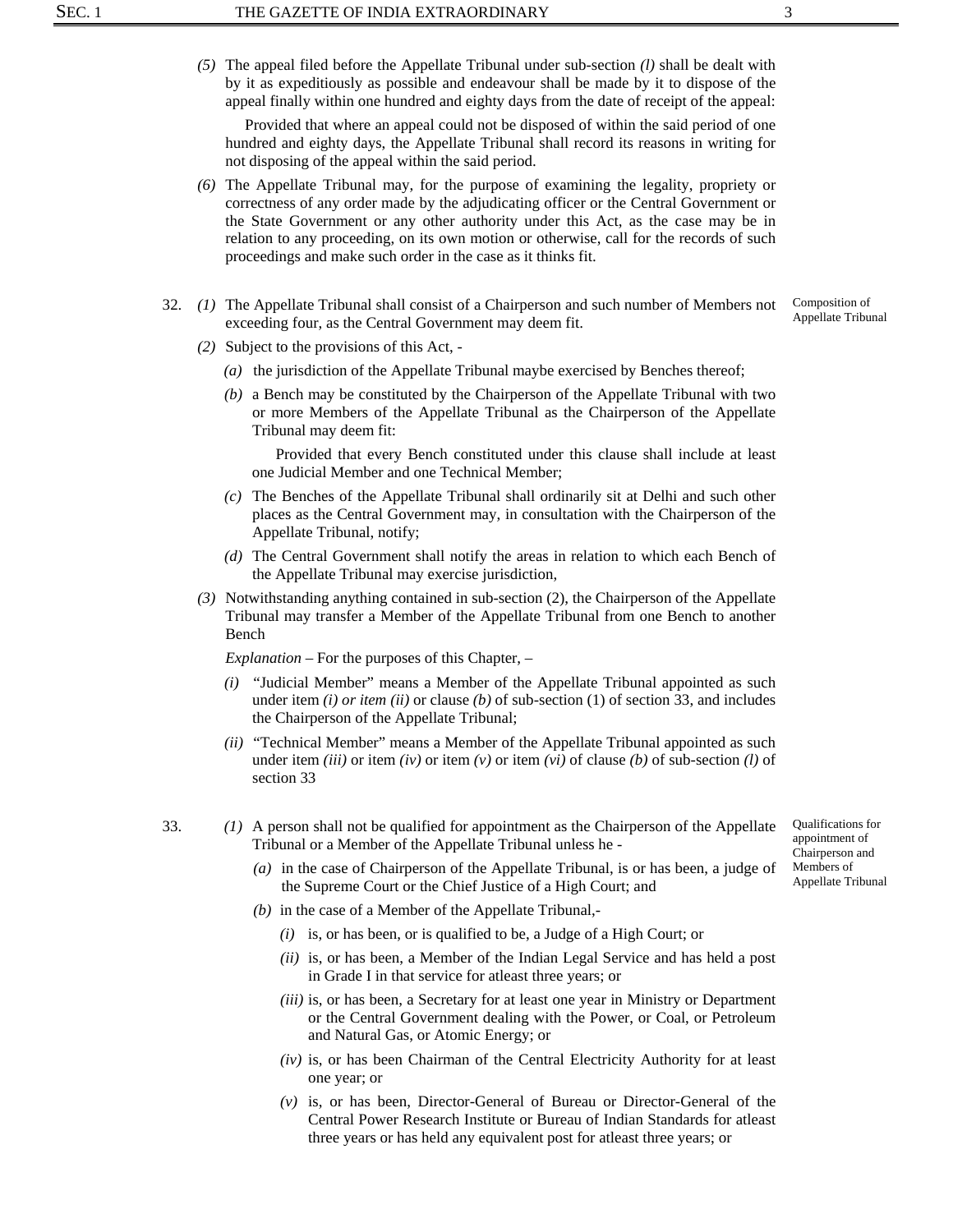| $(vi)$ is, or has been, a qualified technical person of ability and standing having<br>adequate knowledge and experience in dealing with the matters relating to                                                                                     |
|------------------------------------------------------------------------------------------------------------------------------------------------------------------------------------------------------------------------------------------------------|
| energy production and supply, energy management, standardisation and<br>efficient use of energy and its conservation, and has shown capacity in<br>dealing with problems relating to engineering, finance, commerce,<br>economics, law or management |

Term of office 34. The Chairperson of the Appellate Tribunal and every Member of the Appellate Tribunal shall hold office as such for a term of five years from the date on which he enters upon his office:

> Appellate Tribunal shall hold office as such after he has attained, – Provided that no Chairperson of the Appellate Tribunal or Member of the

- *(a)* in the case of the Chairperson of the Appellate Tribunal, the age of seventy years;
- *(b)* in the case of any Member of the Appellate Tribunal, the age of sixty-five years.
- Terms and conditions of service 35. The salary and allowances payable to and the other terms and conditions of service of the Chairperson of the Appellate Tribunal, Members of the Appellate Tribunal shall be such as may be prescribed:

Provided that neither the salary and allowances nor the other terms and conditions of service of the Chairperson of the Appellate Tribunal or a Member of the Appellate Tribunal shall be varied to his disadvantage after appointment.

- the vacancy and the proceedings may be continued before the Appellate Tribunal from the Vacancies 36. If for reason other than temporary absence any vacancy occurs in the office of the Chairperson of the Appellate Tribunal or the Member of the Appellate Tribunal, the Central Government shall appoint another person in accordance with the provisions of this Act to fill stage at which the vacancy is filled.
- Registration and removal
- his hand addressed to the Central Government, resign his office: 37. *(1)* The Chairperson or a Member of the Appellate Tribunal may, by notice in writing under

 of such notice or until a person duly appointed as his successor enters upon his office or Provided that the Chairperson of the Appellate Tribunal or a Member of the Appellate Tribunal shall, unless he is permitted by the Central Government to relinquish his office sooner, continue to hold office until the expiry of three months from the date of receipt until the expiry of term of office, whichever is the earliest.

*(2)* The Chairperson of the Appellate Tribunal or a Member of the Appellate Tribunal shall not be removed from his office except by an order by the Central Government on the ground of proved misbehaviour or incapacity after an inquiry made by such persons as the President may appoint for this purpose in which the Chairperson or a Member of the Appellate Tribunal concerned has been informed of the charges against him and given a reasonable opportunity of being heard in respect of such charges.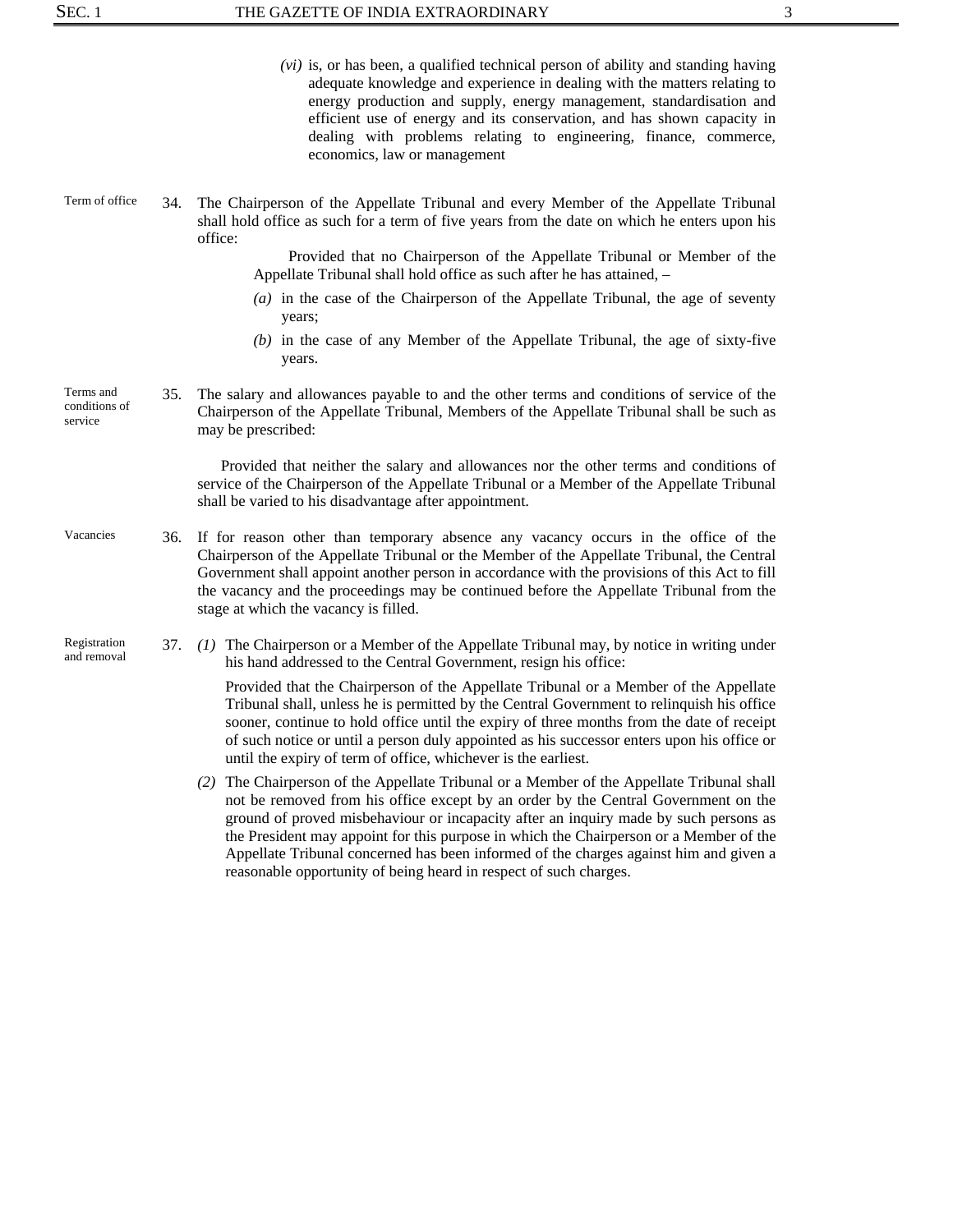|            |     | 38. (1) In the event of the occurrence of vacancy in the office of the Chairperson of the<br>Appellate Tribunal by reason of his death, resignation or otherwise, the senior-most<br>member of the Appellate Tribunal shall act as the Chairperson of the Appellate Tribunal<br>until the date on which a new Chairperson appointed in accordance with the provisions<br>of this Act to fill such vacancy enters upon his office. | Member to act as<br>Chairperson in<br>certain<br>circumstances |
|------------|-----|-----------------------------------------------------------------------------------------------------------------------------------------------------------------------------------------------------------------------------------------------------------------------------------------------------------------------------------------------------------------------------------------------------------------------------------|----------------------------------------------------------------|
|            |     | (2) When the Chairperson of the Appellate Tribunal is unable to discharge his functions<br>owing to his absence, illness or any other cause, the senior most Member of the<br>Appellate Tribunal shall discharge the functions of the Chairperson of the Appellate<br>Tribunal until the date on which the Chairperson of the Appellate Tribunal resumes his<br>duties.                                                           |                                                                |
|            | 39. | (1) The Central Government shall provide the Appellate Tribunal with such officers and<br>employees as it may deem fit.                                                                                                                                                                                                                                                                                                           | <b>Staff of Appellate</b><br>Tribunal                          |
|            |     | (2) The officers and employees of the Appellate Tribunal shall discharge their functions<br>under the general superintendence of the Chairperson of the Appellate Tribunal as the<br>case may be.                                                                                                                                                                                                                                 |                                                                |
|            |     | $(3)$ The salaries and allowances and other conditions of service of the officers and<br>employees of the Appellate Tribunal shall be such as may be prescribed.                                                                                                                                                                                                                                                                  |                                                                |
| 5 of 1908  | 40. | (1) The Appellate Tribunal shall not be bound by the procedure laid down by the Code of<br>civil Procedure, 1908 but shall be guided by the principles of natural justice and subject<br>to the other provisions of this Act, the Appellate Tribunal shall have powers to regulate<br>it own procedure.                                                                                                                           | Procedure and<br>powers of<br>Appellate Tribunal               |
| 5 of 1908  |     | (2) The Appellate Tribunal shall have, for the purposes of discharging its functions under<br>this Act, the same powers as are vested in the civil court under the Code of Civil<br>Procedure 1908, while trying to suit in respect of the following matters, namely:-                                                                                                                                                            |                                                                |
|            |     | $(a)$ summoning and enforcing the attendance of any person and examining him on oath;                                                                                                                                                                                                                                                                                                                                             |                                                                |
|            |     | $(b)$ requiring the discovery and production of documents;                                                                                                                                                                                                                                                                                                                                                                        |                                                                |
|            |     | $(c)$ receiving evidence of affidavits;                                                                                                                                                                                                                                                                                                                                                                                           |                                                                |
| 1 of 1872  |     | (d) subject to the provisions of section 123 and 124 of the Indian Evidence Act, 1872,<br>requisitioning any public record or document or copy of such record or document<br>from any office                                                                                                                                                                                                                                      |                                                                |
|            |     | $(e)$ issuing commissions for the examination of witnesses or documents;                                                                                                                                                                                                                                                                                                                                                          |                                                                |
|            |     | reviewing its decisions;<br>(f)                                                                                                                                                                                                                                                                                                                                                                                                   |                                                                |
|            |     | $(g)$ dismissing a representation of default or deciding it, ex parte;                                                                                                                                                                                                                                                                                                                                                            |                                                                |
|            |     | $(h)$ setting aside any order of dismissal or any representation for default or any order<br>passed by it, ex parte;                                                                                                                                                                                                                                                                                                              |                                                                |
|            |     | any other matter which may be prescribed by the Central Government.<br>(i)                                                                                                                                                                                                                                                                                                                                                        |                                                                |
|            |     | (3) An order made by the Appellate Tribunal under this Act shall be executable by the<br>Appellate Tribunal as a decree of civil court and, for this purpose, the Appellate<br>Tribunal shall have all the powers of a civil court.                                                                                                                                                                                               |                                                                |
|            |     | $(4)$ Not with standing anything contained in sub-section $(3)$ , the Appellate Tribunal may<br>transmit any order made by it to a civil court having local jurisdiction and such civil<br>court shall execute the order as if it were a decree made by the that court.                                                                                                                                                           |                                                                |
| 45 of 1860 |     | (5) All proceedings before the Appellate Tribunal shall be deemed to be judicial<br>proceedings within the meaning of sections 193 and 228 of the Indian Penal Code and<br>the Appellate Tribunal shall be deemed to be civil court for the purposes of section 345                                                                                                                                                               |                                                                |
| 2 of 1974  |     | and 346 of the Code of Criminal Procedure, 1973.                                                                                                                                                                                                                                                                                                                                                                                  |                                                                |
|            |     |                                                                                                                                                                                                                                                                                                                                                                                                                                   |                                                                |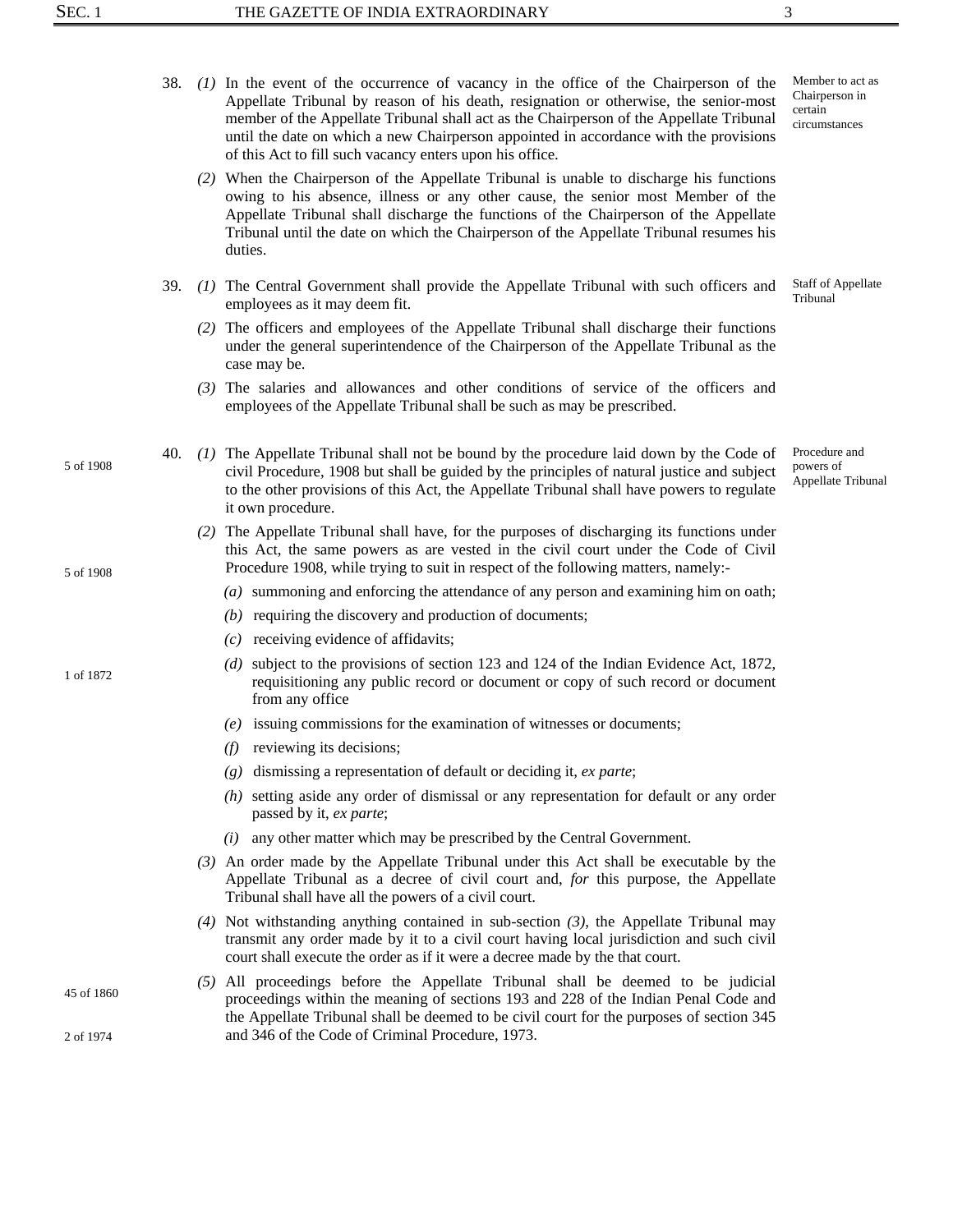supersede<br>Bureau

| Distribution of<br>business amongst<br>Benches.                                                                                                               |     | 41. | Where Benches are constituted, the Chairperson of the Appellate Tribunal may, from time to<br>time, by notification, make provisions as to the distribution of the business of the Appellate<br>Tribunal amongst the Benches and also provide for the matters which may be dealt with by<br>each Bench.                                                                                                                                                                                                                                                                                                                                  |           |
|---------------------------------------------------------------------------------------------------------------------------------------------------------------|-----|-----|------------------------------------------------------------------------------------------------------------------------------------------------------------------------------------------------------------------------------------------------------------------------------------------------------------------------------------------------------------------------------------------------------------------------------------------------------------------------------------------------------------------------------------------------------------------------------------------------------------------------------------------|-----------|
| Power of<br>Chairpersont to<br>transfer cases                                                                                                                 |     | 42. | On the application of any of the parties and after notice to the parties, and after hearing such<br>of them as he may desire to be heard, or on his own motion without such notice, the<br>Chairperson of the Appellate Tribunal may transfer any case pending before one Bench for<br>disposal, to any other Bench.                                                                                                                                                                                                                                                                                                                     |           |
| Decision to be by<br>majority                                                                                                                                 |     | 43. | If the Members of the Appellate Tribunal of a Bench consisting of two Members differ in<br>opinion on any point, they shall state the point or points on which they differ, and make a<br>reference to the Chairperson of the Appellate Tribunal who shall either hear the point or<br>points himself or refer the case for hearing on such point or points by one or more of the<br>other Members of the Appellate Tribunal and such point or points shall be decided<br>according to the opinion of the majority of the Members of the Appellate Tribunal who have<br>heard the case, including those who first heard it.              |           |
| Right to<br>appellant to take<br>assistance of<br>legal practitioner<br>or accredited<br>auditor and of<br>Government to<br>appoint<br>presenting<br>officers |     |     | 44. (1) A person preferring an appeal to the Appellate Tribunal under this Act may either<br>appear in person or take assistance of a legal practitioner or an accredited energy<br>auditor of his choice to present his case before the Appellate Tribunal, as the case may<br>be.                                                                                                                                                                                                                                                                                                                                                      |           |
| Appeal to<br>Supreme Court                                                                                                                                    |     | 45. | (2) The Central Government or the State Government may authorise one or more legal<br>practitioners or any of its officers to act as presenting officers and every person so<br>authorised may present the case with respect to any appeal before the Appellate<br>Tribunal as the case may be.<br>Any person aggrieved by any decision or order of the Appellate Tribunal may, file an appeal<br>to the Supreme court within sixty days from the date of communication of the decision or<br>order of the Appellate Tribunal to him, on any one or more of the ground specified in<br>section 100 of the Code of Civil Procedure, 1908: | 5 of 1908 |
|                                                                                                                                                               |     |     | Provided that the Supreme Court may, if it is satisfied that the appellant was prevented<br>by the sufficient cause from the filing the appeal within the said period, allow it to be filed<br>within a further period of not exceeding sixty days.                                                                                                                                                                                                                                                                                                                                                                                      |           |
|                                                                                                                                                               |     |     | <b>CHAPTER X</b><br><b>MISCELLANEOUS</b>                                                                                                                                                                                                                                                                                                                                                                                                                                                                                                                                                                                                 |           |
| Power of<br>Central<br>Government to<br>issue directions<br>to Bureau                                                                                         | 46. |     | (1) Without prejudice to the foregoing provisions of this Act, the Bureau shall, in exercise<br>of its powers or the performance of its functions under this Act, be bound by such<br>directions on questions of policy as the Central Government may give in writing to it<br>from time to time:                                                                                                                                                                                                                                                                                                                                        |           |
|                                                                                                                                                               |     |     | Provided that the Bureau shall, as far as practicable, be given an opportunity to<br>express his views before any direction is given under this sub-section.                                                                                                                                                                                                                                                                                                                                                                                                                                                                             |           |
|                                                                                                                                                               |     |     | (2) The decision of the Central Government, whether a question is one of policy or not,<br>shall be final.                                                                                                                                                                                                                                                                                                                                                                                                                                                                                                                               |           |
| Power of<br>Central                                                                                                                                           | 47. |     | $(1)$ If at any time the Central Government is of opinion -<br>$(a)$ that on account of grave emergency, the Bureau is unable to discharge the functions                                                                                                                                                                                                                                                                                                                                                                                                                                                                                 |           |
| Government to                                                                                                                                                 |     |     |                                                                                                                                                                                                                                                                                                                                                                                                                                                                                                                                                                                                                                          |           |

supersede and duties imposed on it by or under the provisions of this Act; or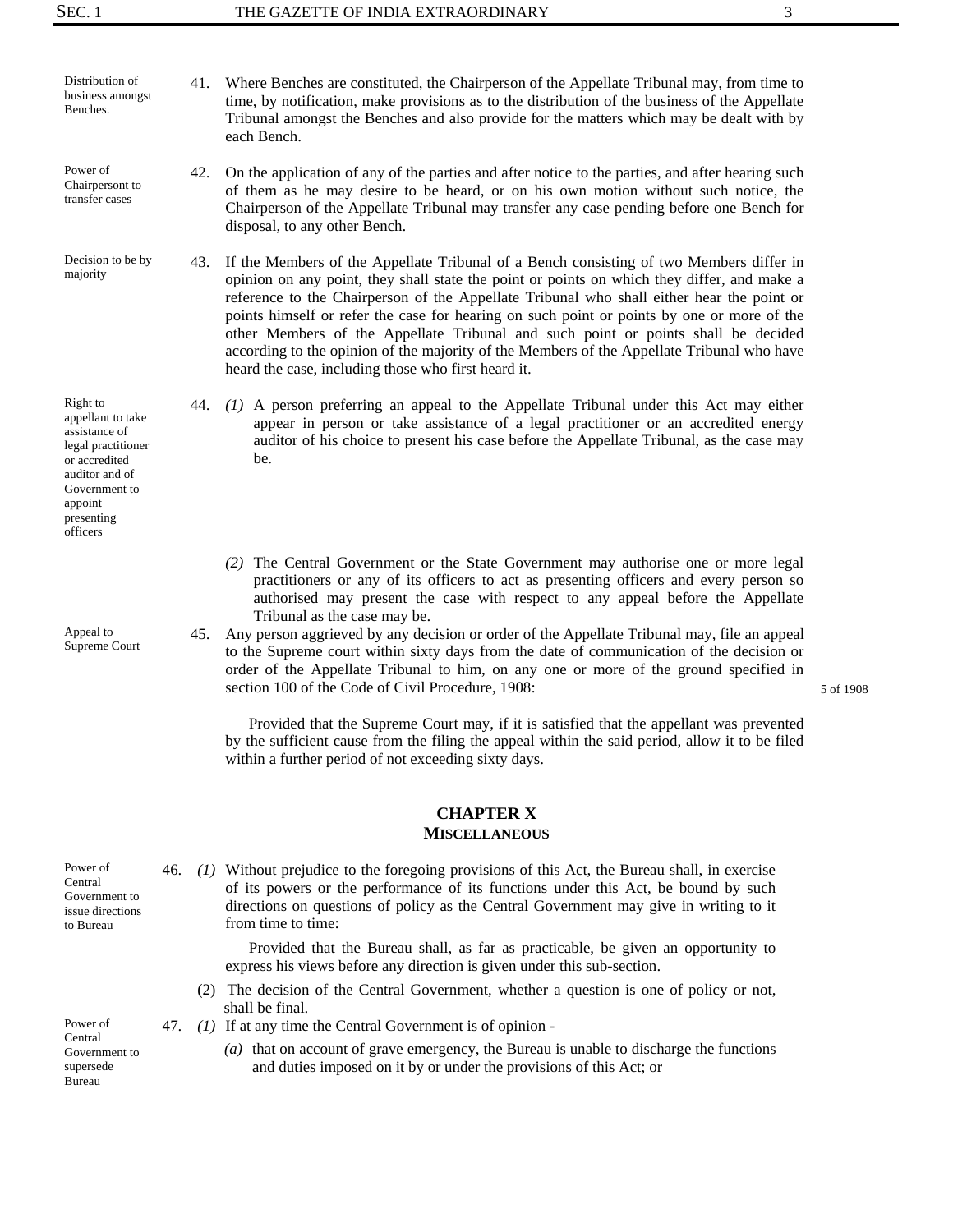- issued by the Central Government under this Act or in discharge of the functions and duties imposed on it by or under the provisions of this Act and as a result of administration of the Bureau had deteriorated; or *(b)* that the Bureau has persistently made default in complying with any direction such default, the financial position of the Bureau had deteriorated or the
- *(c)* that circumstances exist which render it necessary in the public interest so to do, the Central Government may, by notification, supersede the Bureau for such period, not exceeding six months, as may be specified in the notification.
- *(2)* Upon the publication of a notification under sub-section *(1)* superseding the Bureau
	- *(a)* all the members referred to in clauses *(o), (p) and (q)* of sub-section (2) of section 4 shall, as from the date of supersession, vacate their offices as such;
	- person or persons as the Central Government may direct; and *(b)* all the powers, functions and duties which may, by or under the provisions of this Act, be exercised or discharged by or on behalf of the Bureau, shall until the Bureau is reconstituted under sub-section *(3)*, be exercised and discharged by such
	- *(c)* all property owned or controlled by the Bureau shall, until the Bureau is reconstituted under sub-section *(3)*, vest in the Central Government.
- *(3)* On the expiration of the period of supersession specified in the notification issued under sub-section *(1),* the Central Government may reconstitute the Bureau by a fresh appointment and in such case any person or persons who vacated their offices under clause *(a)* of sub-section (2), shall not be deemed disqualified for appointment:

Provided that the Central Government may, at any time, before the expiration of the period of supersession, take action under this sub-section

- *(d)* the Central Government shall cause a notification issued under sub-section *(1)* and full report of any action taken under this section and the circumstances leading to such action to be laid before each House of Parliament at the earliest.
- person who at the time of such contravention was incharge of, and was responsible to 48. *(1)* Where a company makes a default in complying with the provisions of clause *(c)* or clause *(d)* or clause *(h)* or clause *(i)* or clause *(k)* or clause *(l)* or clause *(n)* or clause *(r)*  or clause *(s)* of section 14 or clause *(b)* or clause *(c)* or clause *(h)* of section 15, every the company for the conduct of the business of the company, as well as the company, shall be deemed to have acted in contravention of the said provisions and shall be liable to be proceeded against and imposed penalty under section 26 accordingly:

 diligence to prevent the contravention of the aforesaid provision. Provided that nothing contained in this sub-section shall render any such person liable for penalty provided in this Act if he proves that the contravention of the aforesaid provisions was committed without his knowledge or that he exercised all due

 attributable to, any neglect on the part of , any director, manager, secretary or other *(2)* Notwithstanding anything contained in sub-section *(l),* where any contravention of the provisions of clause *(c)* or clause *(d)* or clause *(h)* or clause *(i)* or clause *(k)* or clause *(l)*  or clause *(n)* or clause *(r)* or clause *(s)* of section 14 or clause *(b)* or clause *(c)* or clause *(h)* of section 15 has been committed with the consent or connivance of, or in officer of the company, such director, manager, secretary or other officer shall also be deemed to have contravened the said provisions and shall be liable to be proceeded for imposition of penalty accordingly.

*Explanation* – For the purposes of this section, "company" means a body corporate and includes a firm or other association of individuals.

- 43 of 1961 49. Notwithstanding anything contained in the Income-tax Act, 1961 or any other enactment for the time being in force relating to tax on income, profits or gains - Exemption from tax on income
	- *(a)* the Bureau;
	- *(b)* the existing Energy Management Centre from the date of its constitution to the date of establishment of the Bureau,

Default by companies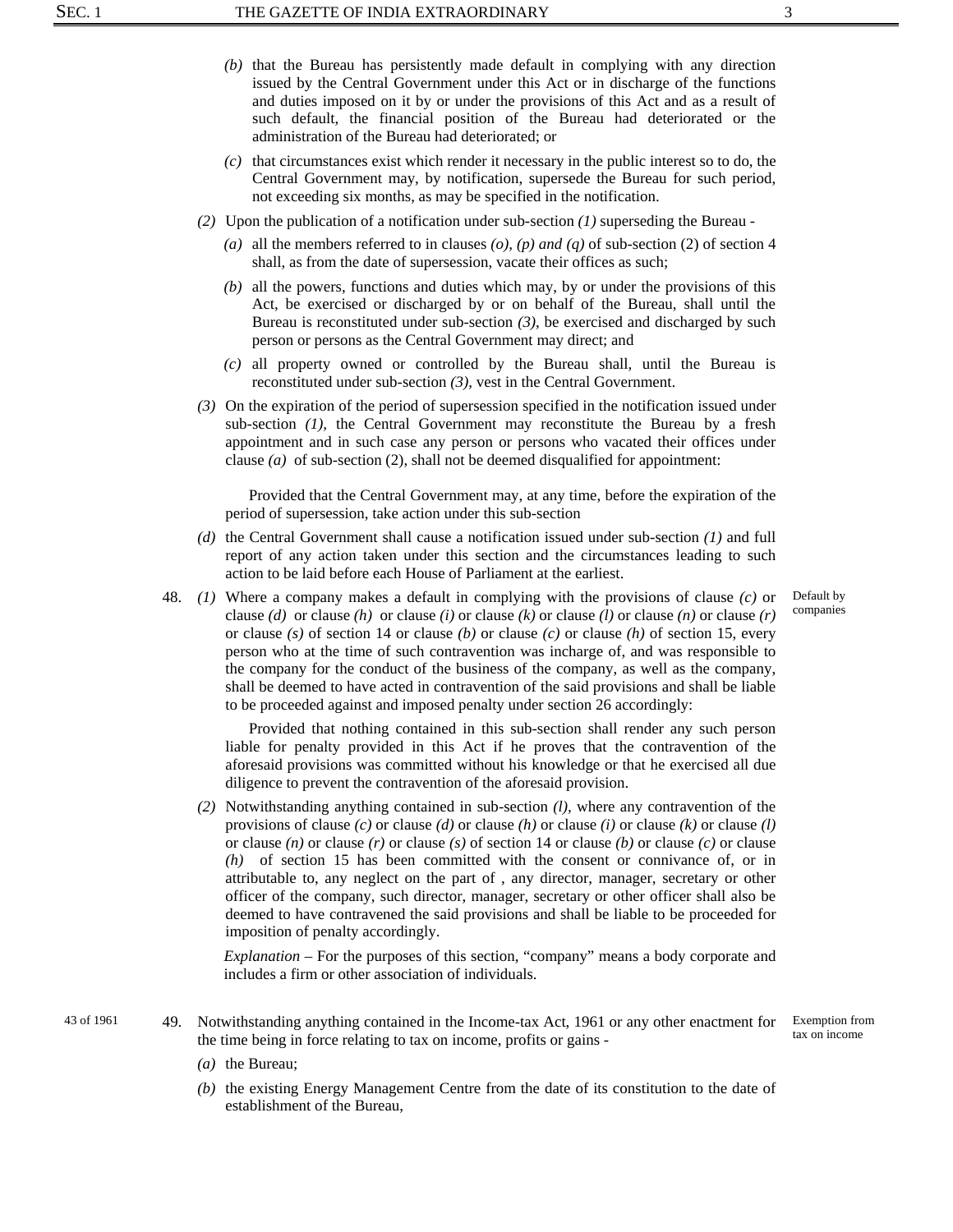shall not be liable to pay any income tax or any tax in respect of their income, profits or gains derived.

- Protection of 50. No suit, prosecution or other legal proceedings shall lie against the Central Government or action taken in Director-General or Secretary or State Government or any officer of those Governments or State C for anything which is in good faith done or intended to be done under this Act or the rules or regulations made thereunder.
- Delegation 51. The Bureau may, by general or special order in writing, delegate to any member, member of the committee, officer of the Bureau or any other person subject to such conditions, if any, as may be specified in the order, such of its powers and functions under this Act (except the powers under section (58) as it may deem necessary
- clause  $(b)$  of section 14 shall supply the Bureau with such information, and with such Power to obtain 52. Every designated consumer or manufacturer of equipment or appliances specified under information clause *(b)* of section 14 shall supply the Bureau with such information, and with such samples of any material or substance used in relation to any equipment or appliance, as the Bureau may require.
- of designated consumers from application of all or any of the provisions of this Act: Power to 53. If the Central Government or the State Government is of the opinion that it is necessary or exempt expedient so to do in the public interest, it may, by notification and subject to such conditions as may be specified in the notification, exempt any designated consumer or class

 Provided that the Central Government or the State Government, as the case may be, shall not grant exemption to any designated consumer or class of designated consumers for the period exceeding five years:

 Provided further that the Central Government or State Government, as the case may be shall consult the Bureau of Energy Efficiency before granting such exemption.

Chairperson, 54. The Chairperson of the Appellate Tribunal or the Members of the Appellate Tribunal or Members,<br>Members, officers or employees of the Appellate Tribunal or the members of the State Commission or<br>the members the Appellate be deemed, when acting or purporting to act in pursuance of any of the provisions of the Tribunal, Act, to be public servants within the meaning of section 21 of the Indian Penal Code. 45 0f 1860 Members of

issue directions. make rules.

State Commission, Director-General, Secretary, members, officers and employees to be public servants.

- Power of 55. The Central Government may give directions to a State Government or the Bureau as to Central carrying out into execution of this Act in the State Government to
- Power of 56. *(1)* The Central Government may, by notification, make rules for carrying out the Central provisions of this Act.
	- *(2)* In particular, and without prejudice to the generality of the foregoing power, such rules may provide for all or any of the following matters, namely:
		- under clauses  $(o)$ ,  $(p)$  and  $(q)$  of sub-section  $(2)$  of section 4; *(a)* such number of persons to be appointed as members by the Central Government
		- $(b)$  the fee and allowances to be paid to the members under sub-section  $(5)$  of section 4;
		- *(c)* the salary and allowances payable to the Director-General and other terms and conditions of his service and other terms and conditions of service of the Secretary of the Bureau under sub-section (4) of section 9;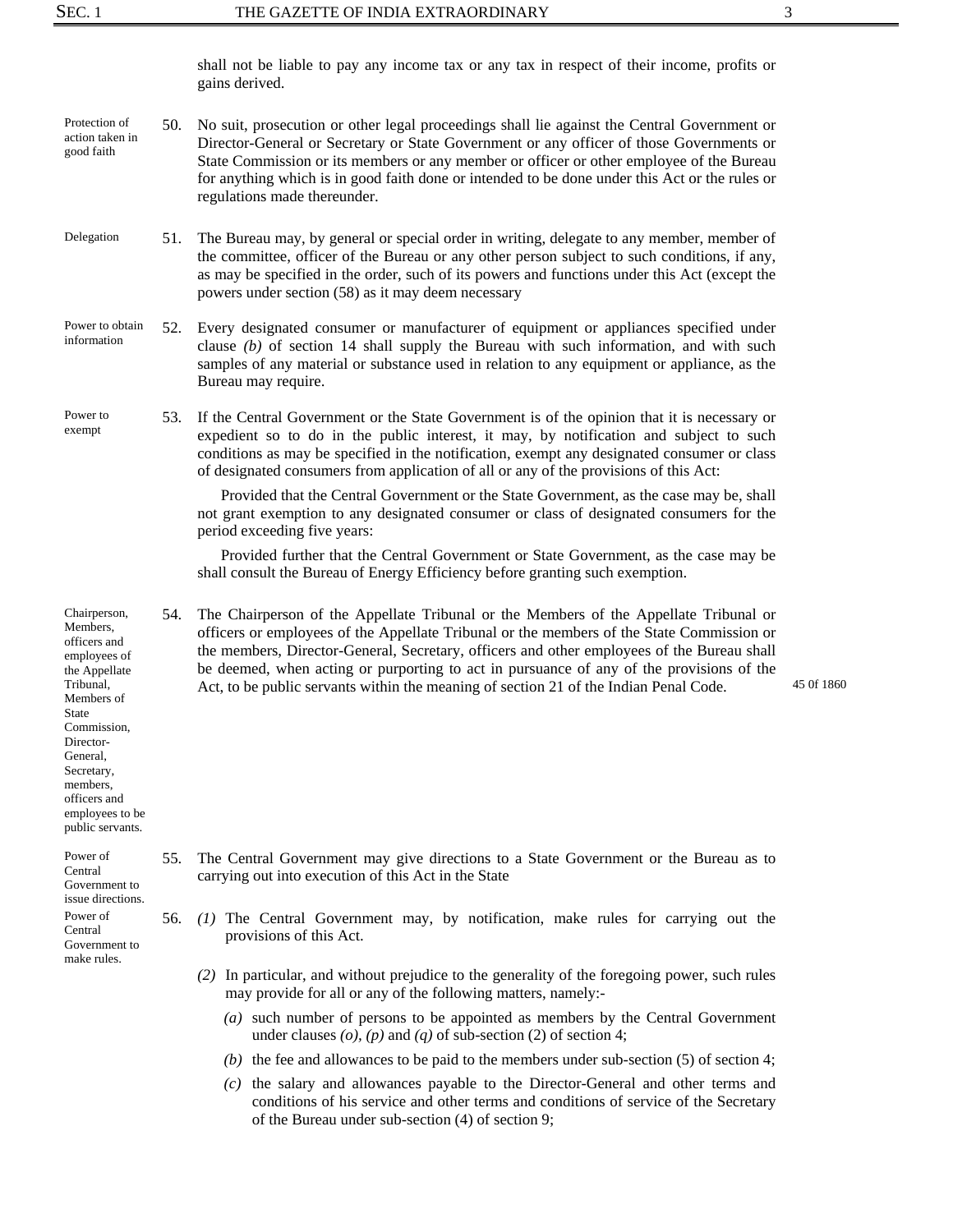- *(e)* performing such other functions by the Bureau, as may be prescribed, under clause( $u$ ) of sub-section (2) or section 13;
- *(f)* the energy consumption norms and standards for designated consumers under clause *(g)* of section 14;
- *(g)* prescribing the different norms and standards for different designated consumers under the proviso to clause *(g)* of section 14;
- *(h)* the form and manner and the time within which information with regard to energy consumed and the action taken on the recommendations of the accredited energy auditor be furnished under clause *(k)* of section 14;
- *(i)* the form and manner in which the status of energy consumption be submitted under clause *(l)* of section 14;
- *(j)* the minimum qualification for energy managers under clause *(m)* of section 14;
- *(k)* the form and manner for preparation of scheme and its implementation under clause *(o)* of section 14;
- *(l)* the energy conservation building codes under clause *(p)* of section 14;
- *(m)* the matters relating to inspection under sub-section (2) of section 17;
- *(n)* the form in which, and the time at which, the Bureau shall prepare its budget under section 22;
- *(o)* the form in which, and the time at which, the Bureau shall prepare its annual report under section 23;
- $(p)$  the form in which the accounts of the Bureau shall be maintained under section 25;
- *(q)* the manner of holding inquiry under sub-section *(l)* of section 27;
- *(r)* the form of and fee for filing such appeal under sub-section (2) of section 31;
- *(s)* the salary and allowances payable to and other terms and conditions of service of the Chairperson of the Appellate Tribunal and Member of the Appellate Tribunal under section 35;
- *(t)* the salary and allowances and other conditions of service of the officers and other employees of the Appellate Tribunal under sub-section (3) of section 39;
- *(u)* the additional matters in respect of which the Appellate Tribunal may exercise the powers of a civil court under clause *(i)* of sub-section (2) of section 40;
- provision is to be made, or may be made by rules. *(v)* any other matters which is to be, or may be, prescribed, or in respect of which
- 57. *(1)* The State Government may, by notification, makes rules for carrying out the provisions of this Act and not inconsistent with the rules, if any, made by the Central Government.

Power of State Government to make rules

- *(2)* In particular, and without prejudice to the generality of the foregoing power, such rules may provide for all or any of the following matters, namely: -
	- *(a)* energy conservation building codes under clause *(a)* of section 15;
	- *(b)* the form, the manner and the period within which information with regard to energy consumption shall be furnished under clause *(h)* of section 15;
	- *(c)* the person or any authority who shall administer the Fund and the manner in which the Fund shall be administered under sub-section *(4)* of section 16;
	- *(d)* the matters to be included for the purposes of inspection under sub-section (2) of section 17
	- *(e)* any other matter which is to be, or may be, prescribed, or in respect of which provision is to be made, or may be made, by rules.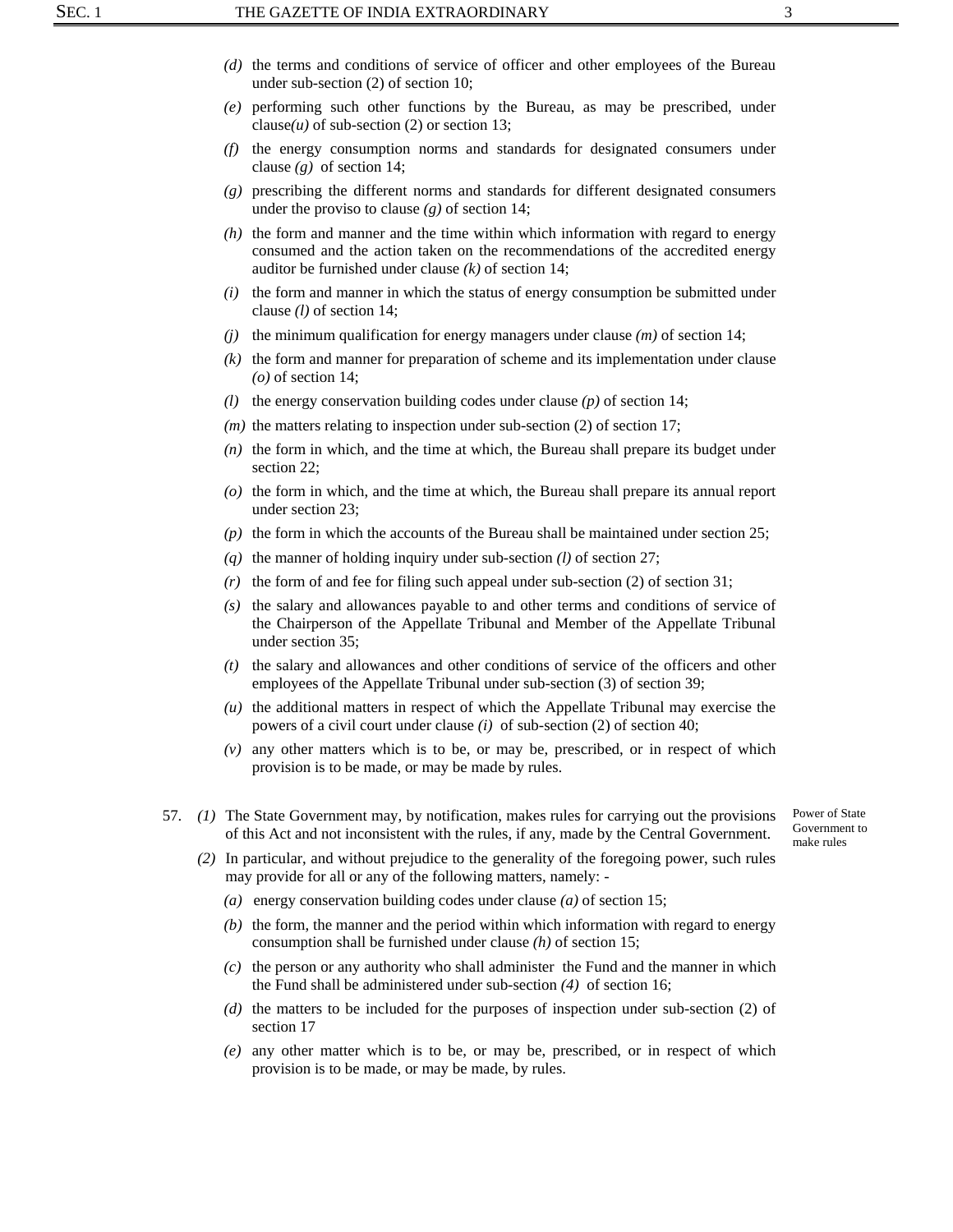| Power of<br>regulations                  | Bureau to make                                     | 58. | (1) The Bureau may, with the previous approval of the Central Government and subject to<br>the condition of previous publication, by notification, make regulations not inconsistent<br>with the provisions of this Act and the rules made thereunder to carry out the purposes<br>of this Act.                                                                                                                                                                                                                                                                                                                                                                                                                                                                                                                                                                                          |
|------------------------------------------|----------------------------------------------------|-----|------------------------------------------------------------------------------------------------------------------------------------------------------------------------------------------------------------------------------------------------------------------------------------------------------------------------------------------------------------------------------------------------------------------------------------------------------------------------------------------------------------------------------------------------------------------------------------------------------------------------------------------------------------------------------------------------------------------------------------------------------------------------------------------------------------------------------------------------------------------------------------------|
|                                          |                                                    |     | (2) In particular, and without prejudice to the generality of the foregoing power, such<br>regulations may provide for all or any of the following matters, namely:-                                                                                                                                                                                                                                                                                                                                                                                                                                                                                                                                                                                                                                                                                                                     |
|                                          |                                                    |     | (a) the times and places of the meetings of the Governing Council and the procedure to<br>be followed at such meetings under sub-section $(1)$ of section 5;                                                                                                                                                                                                                                                                                                                                                                                                                                                                                                                                                                                                                                                                                                                             |
|                                          |                                                    |     | (b) the members of advisory committees constituted under sub-section $(2)$ of section 8;                                                                                                                                                                                                                                                                                                                                                                                                                                                                                                                                                                                                                                                                                                                                                                                                 |
|                                          |                                                    |     | $(c)$ the powers and duties that maybe exercised and discharged by the Director-General<br>of the Bureau under sub-section $(6)$ of section 9;                                                                                                                                                                                                                                                                                                                                                                                                                                                                                                                                                                                                                                                                                                                                           |
|                                          |                                                    |     | (d) the levy of fee for services provided for promoting efficient use of energy and its<br>conservation under clause $(n)$ of sub-section (2) of section 13;                                                                                                                                                                                                                                                                                                                                                                                                                                                                                                                                                                                                                                                                                                                             |
|                                          |                                                    |     | (e) the list of accredited energy auditors under clause (o) of sub-section (2) of section<br>13;                                                                                                                                                                                                                                                                                                                                                                                                                                                                                                                                                                                                                                                                                                                                                                                         |
|                                          |                                                    |     | the qualifications for accredited energy auditors under clause $(p)$ of sub-section $(2)$<br>(f)<br>of section 13:                                                                                                                                                                                                                                                                                                                                                                                                                                                                                                                                                                                                                                                                                                                                                                       |
|                                          |                                                    |     | $(g)$ the manner and the intervals or time in which the energy audit shall be conducted<br>under clause $(q)$ of sub-section (2) of section 13;                                                                                                                                                                                                                                                                                                                                                                                                                                                                                                                                                                                                                                                                                                                                          |
|                                          |                                                    |     | (h) certification procedure for energy managers under clause $(r)$ of sub-section (2) of<br>section $(13)$ ;                                                                                                                                                                                                                                                                                                                                                                                                                                                                                                                                                                                                                                                                                                                                                                             |
|                                          |                                                    |     | particulars required to be displayed on label and the manner of their display under<br>(i)<br>clause $(d)$ of section 14;                                                                                                                                                                                                                                                                                                                                                                                                                                                                                                                                                                                                                                                                                                                                                                |
|                                          |                                                    |     | the manner and the intervals of time for conduct of energy audit under clause $(h)$ or<br>(i)<br>clause $(s)$ of section 14;                                                                                                                                                                                                                                                                                                                                                                                                                                                                                                                                                                                                                                                                                                                                                             |
|                                          |                                                    |     | $(k)$ the manner and the intervals of time for conducting energy audit by an accredited<br>energy auditor under clause $(c)$ of section 15;                                                                                                                                                                                                                                                                                                                                                                                                                                                                                                                                                                                                                                                                                                                                              |
|                                          |                                                    |     | any other matter which is required to be, or may be, specified.<br>(l)                                                                                                                                                                                                                                                                                                                                                                                                                                                                                                                                                                                                                                                                                                                                                                                                                   |
| Rules and<br><b>State</b><br>Legislature | regulations to<br>be laid before<br>Parliament and | 59. | (1) Every rule made by the Central Government and every regulation made under this Act<br>shall be laid, as soon as may be after it is made, before each House of Parliament while<br>it is in session, for a total period of thirty days which may be comprised in one session<br>or in two or more successive session, and if, before the expiry of the session<br>immediately following the session or the successive sessions aforesaid, both Houses<br>agree in making any modification in the rule or regulation, or both Houses agree that<br>the rule or regulation should not be made, the rule or regulation shall thereafter have<br>effect only in such modified form or be of no effect, as the case may be; so however<br>that any such modification or annulment shall be without prejudice to the validity of<br>anything previously done under that rule or regulation. |

*(2)* Every rule made by the State Government shall be laid, as soon as may be after it is made, before each House of the State Legislature where it consists of two Houses, or where such Legislature consists of one House, before that House.

Application of other laws not barred. 60. The provisions of this Act shall be in addition to, and not in derogation of, the provisions of any other law for the time being in force.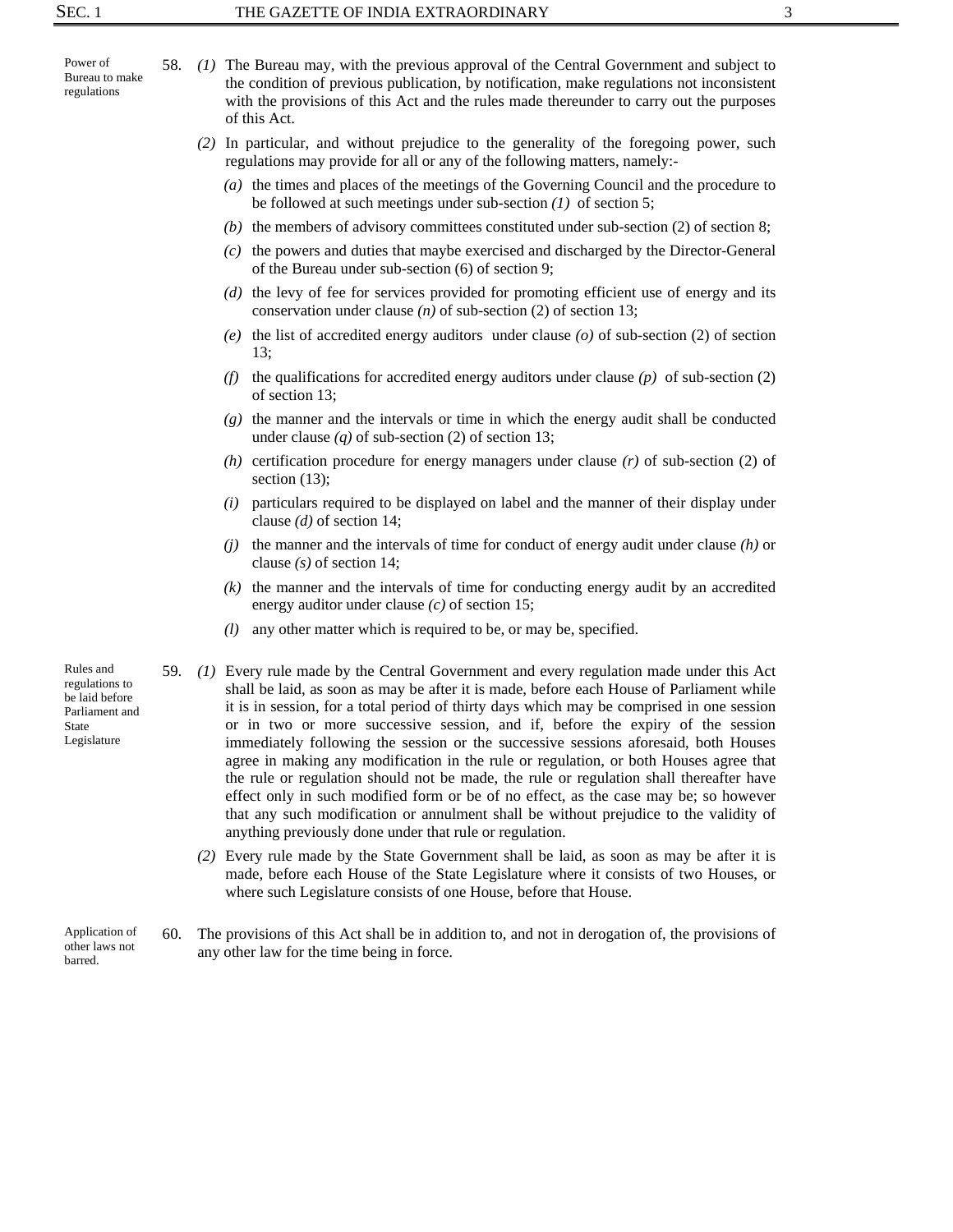- 61. The provisions of this Act shall not apply to the Ministry or Department of the Central Provisions of Act<br>Government dealing with Defence Atomic Energy or such other similar Ministries or not to apply in Government dealing with Defence, Atomic Energy or such other similar Ministries or notable potential cases Departments undertakings or Boards or institutions under the control of such Ministries or Departments as may be notified by the Central Government.
- 62. *(1)* If any difficulty arises in giving effect to the provisions of this Act, the Central Power to remove Government may, by order, published in the Official Gazette, make such provisions not inconsistent with the provisions of this Act as may appear to be necessary for removing the difficulty:

 Provided that no such order shall be made under this section after the expiry of two years from the date of commencement of this Act.

*(2)* Every order made under this section shall be laid, as soon as may be after it is made, before each House of Parliament.